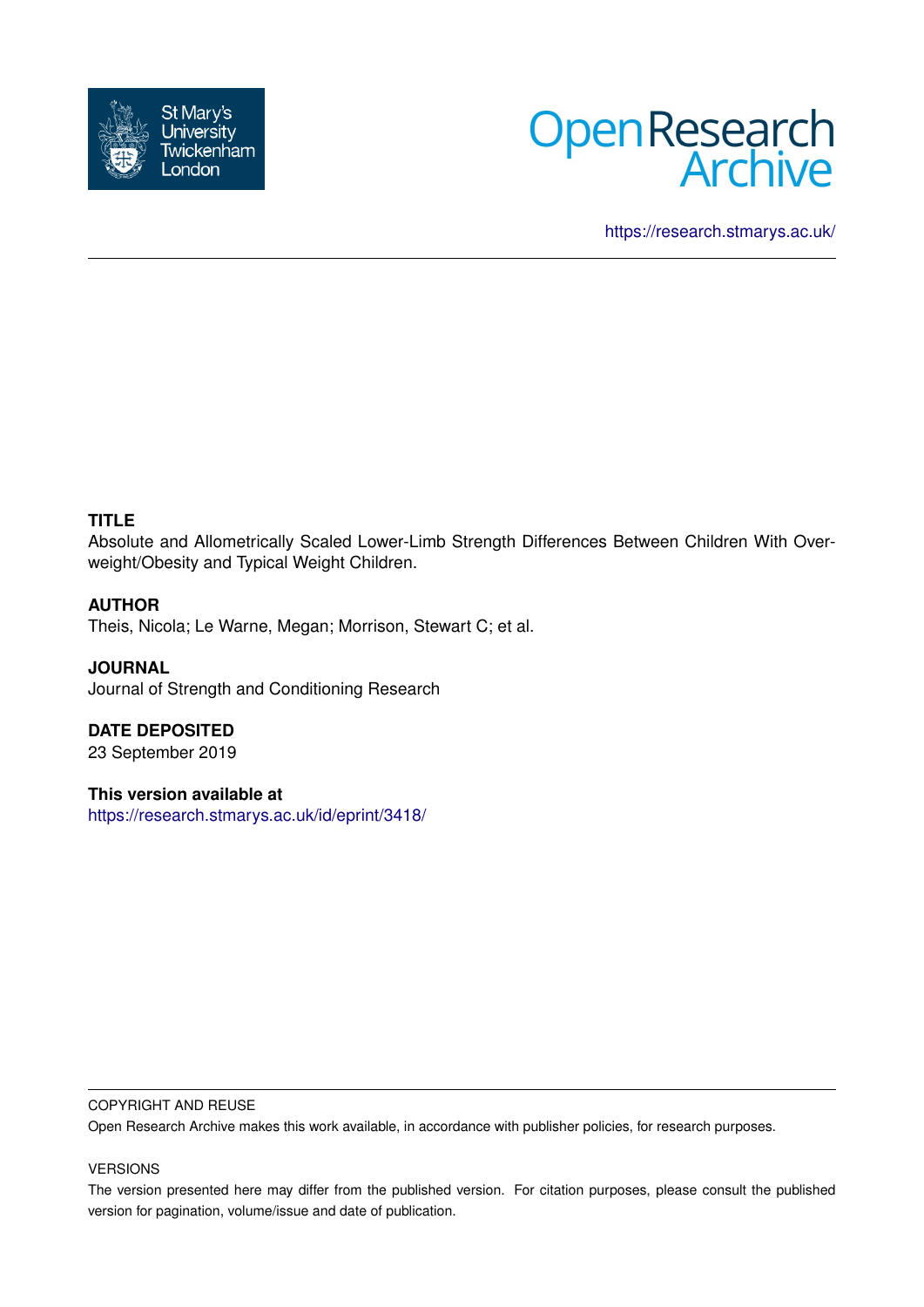### **Abstract**

The purpose of this study was to compare isometric and isokinetic hip, knee and ankle strength in children with overweight/obesity (OWB) and typical weight (TW) age 6-12 years. Absolute torque, and torque allometrically scaled to body mass and fat-free mass, were derived to allow comparison of strength irrespective of body size. Using a cross-sectional design, 26 OWB (body mass index (BMI) Z score:  $2.28 \pm 0.77$ , 52% females) children were matched in age and height with 26 TW (BMI Z score:  $-0.39 \pm 0.96$ , 52% females). Participants performed maximal isometric and isokinetic contractions in ankle dorsiflexion and plantarflexion, knee flexion and extension, hip flexion and extension and isometric hip abduction and adduction. Between-group differences in absolute and normalized isometric and isokinetic strength were compared with one-way ANOVA's. Statistical significance was set at *p* < 0.05.

Children with OWB had significantly greater absolute torque in the knee flexors and extensors (15-21%) and greater isokinetic ankle dorsiflexion (8%) but lower isometric hip abduction (21%) compared to TW children. When strength was allometrically scaled to body mass, children with OWB were significantly weaker at the ankle (19-25%), hip (21-36%) and in the knee extensors (12-15%). When torque was allometrically scaled to fat-free mass, children in the OWB group had greater knee flexor and extensor strength (12-14%) but were weaker in isometric hip abduction (33%) and isokinetic hip flexion and extension (29-40%).

The results demonstrated that deficits in strength, relative to body mass, at the ankle and hip may be greater than that of the knee. These strength deficits in the group with OWB highlight the need for targeted musculoskeletal strength interventions to incorporate all lower limb muscle groups.

Key words: pediatric; muscle function; torque; body mass index, scaling; fat-free mass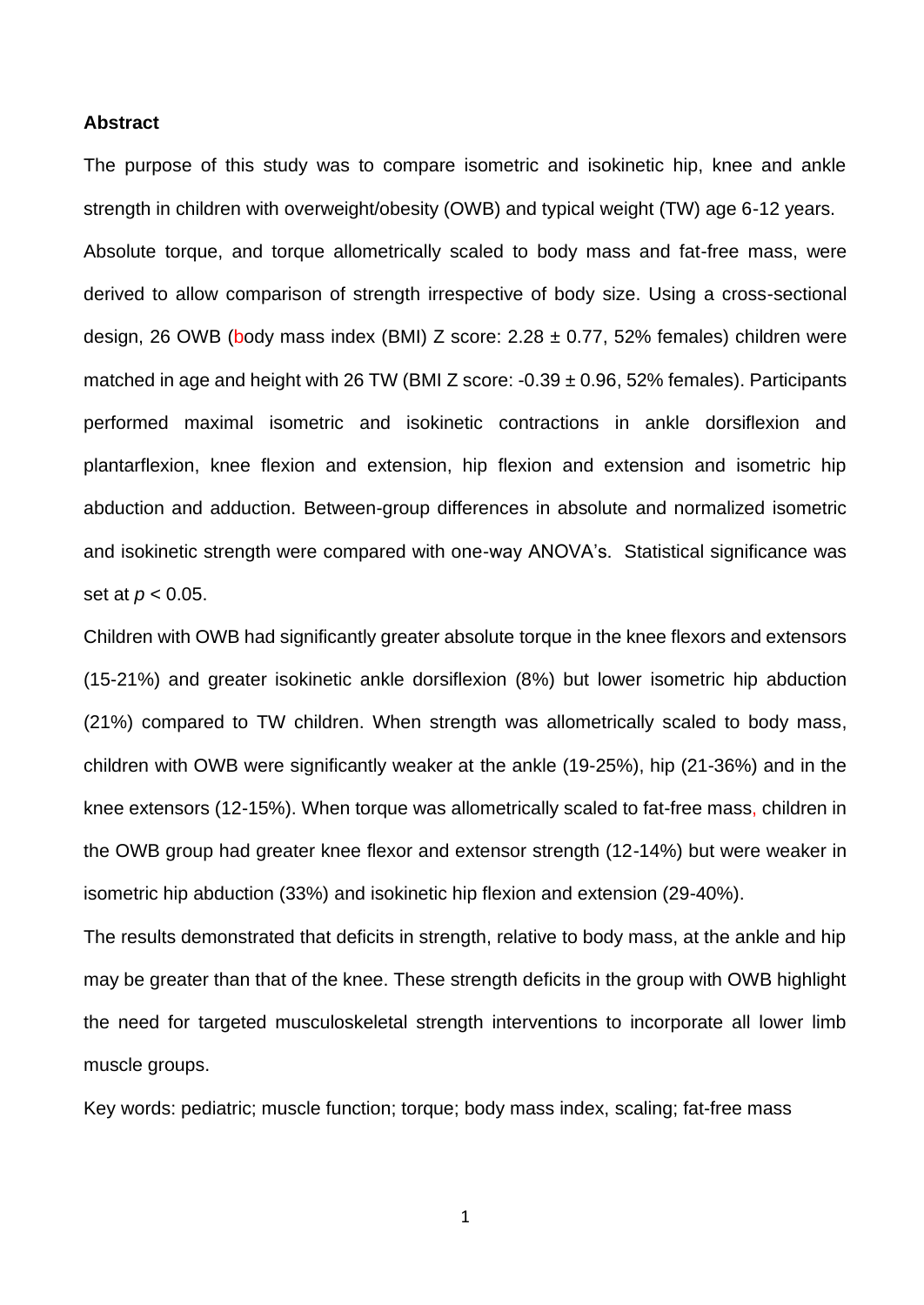# **INTRODUCTION**

Childhood obesity is associated with significant metabolic, physiological and health comorbidities on a global scale (23). Children with overweight/obesity (OWB) may experience more episodes of musculoskeletal pain and complex orthopaedic issues such as slipped capital femoral epiphysis and tibia vara (Blount's disease), as well as excess weight contributing to a reduced capacity to undertake daily activities of childhood (40). Obesity has been associated with reduced participation in physical activity (39), with those who do not take part in physical activity being 17–44% more likely to become obese. This pandemic of physical inactivity has been suggested to cause a condition called the pediatric inactivity triad, which has been observed in physically inactive youth involving three distinct but inter-related components: 1) exercise deficit disorder, 2) pediatric dynapenia, and 3) physical illiteracy (13). The biomechanical effects of childhood obesity are well documented and include greater step width, reduced knee flexion, and larger moments during stance for hip flexion and adduction, knee adduction, and ankle inversion (27,28,29,35). Functional movement skills (e.g. squats, lunges and hurdle steps) were also found to be 39% lower in children with OWB compared to typical weight (TW) children (11). It has been suggested that impaired function in children with OWB may be due to relative muscle weakness (30). This was supported by Tsiros et al. (40) who found children with higher body fat had 14-17% reduced functional knee extensor strength, relative to their mass. However, there is a paucity of data on other muscle groups in young children.

Muscles at the ankle and hip play a vital role during activities of daily living (26,40). For example, the ankle plantarflexors and hip flexors and extensors, make significant contributions to the maintenance of body support against gravity (34), whilst the hip abductors and adductors have been shown to predict frontal plane hip moments during walking (33). In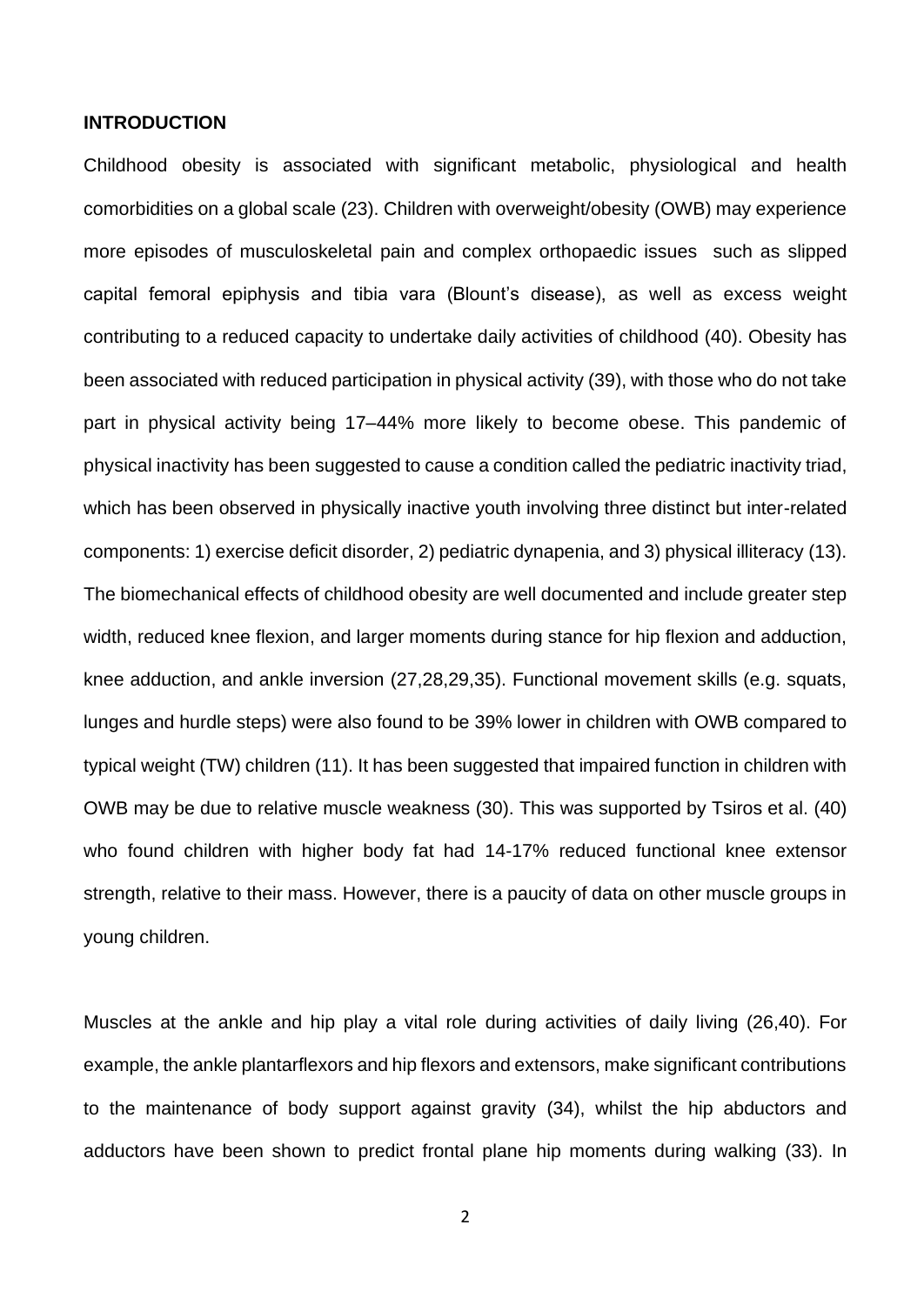simulated gait studies, muscle weakness (produced by a reduction in modelled muscle force) in the plantarflexors, hip abductors and hip flexors, but not in the hip and knee extensors, resulted in unbalanced joint moments and compensatory activation of other muscles (42).

In order to compare muscle strength between groups of different body size, strength values are normalized to a measure of mass. The aim of normalization is to remove the effects of body size to account for greater muscle strength due to a larger mass. Previous studies have utilized a broad range of normalization techniques to compare muscle strength in OWB and TW children. For example, studies have used simple ratio standards (strength divided by mass or fat-free mass [FFM]) to enable comparison between OWB and TW children (1,2,26). The problem with a ratio scaling approach is that a linear relationship between body size and strength cannot be assumed. In order to account for the disproportionate increase in strength relative to body size, allometric scaling has been proposed (44).

Allometric scaling has been recommended as a method of normalization, whereby body size or mass is raised to a scaling exponent (30,43). This exponent can be determined through theoretical analysis or by log-linear regression of experimental data. However, deriving a common allometric exponent for different participant groups requires careful assessment of the common exponent (43). Allometric scaling models based on regression analysis, must be carefully evaluated for appropriateness of fit (31). Regression diagnostics, including normality and distribution of residual errors, are required to check the underlying assumptions of a model (45). The appropriateness of an allometric model for scaling torque to mass can be tested through the independence (i.e. no significant correlation) of the power ratio (allometrically scaled torque) and the independent variables (body mass and FFM) (45).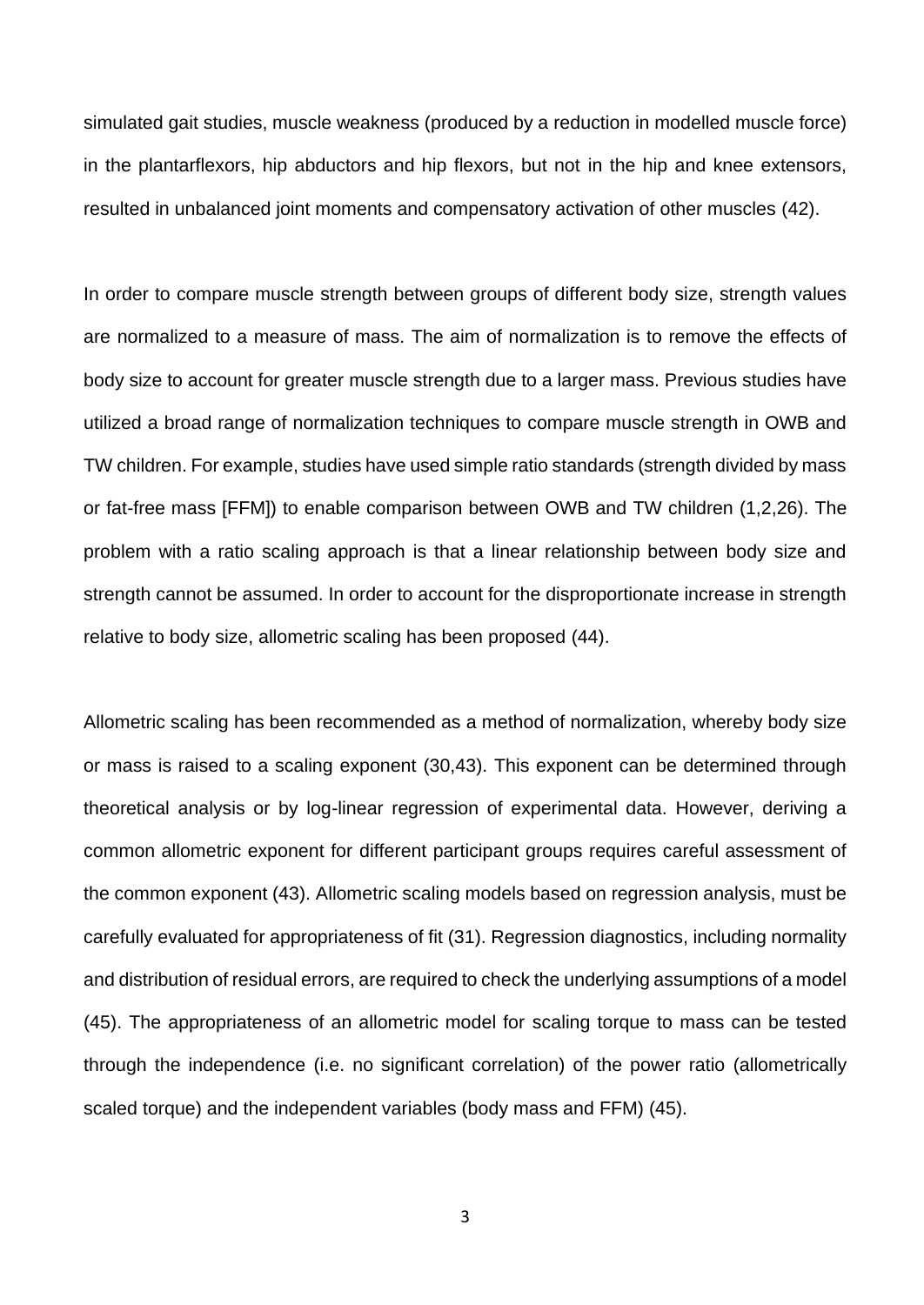Studies reporting knee extensor strength in children with OWB have reported similar or higher absolute muscle torque compared to TW children (1,2,16,40). However, when isometric and isokinetic knee extensor strength was ratio and allometrically scaled to body mass, children with OWB were reported to be weaker (2,26,40), or equal in strength to that of TW children (16). These contrasting findings between absolute and scaled strength values highlight the discrepancy between the increased muscular demands of weight bearing in children with OWB and relative muscle weakness for body size. The purpose of this study was to compare isometric and isokinetic hip, knee and ankle strength in OWB and TW children. Absolute and allometrically scaled torque to body mass and FFM were derived to allow comparison of strength irrespective of body size.

# **METHODS**

# *Experimental Approach to the Problem*

In order to determine differences in absolute and allometric strength in the hip, knee and ankle joints between OWB and TW children a cross-sectional matched group study design was employed. Participants were matched on sex, age and height.

### *Participants*

A group of 26 participants with OWB were matched by sex (52% female), age and height (age:  $9.3 \pm 0.9$  y; height:  $1.36 \pm 0.08$  m) to 26 TW children (age:  $9.2 \pm 0.9$  y; height:  $1.39 \pm 0.07$  m). Parental or guardian informed consent was obtained for each participant in addition to informed assent from the children. Ethical approval was granted from the host institution. Participants were excluded if they had any medical condition or injury affecting musculoskeletal, neuromuscular or orthopaedic integrity, or were taking part in specific strength training. Participants were categorised into TW and OWB groups (participants with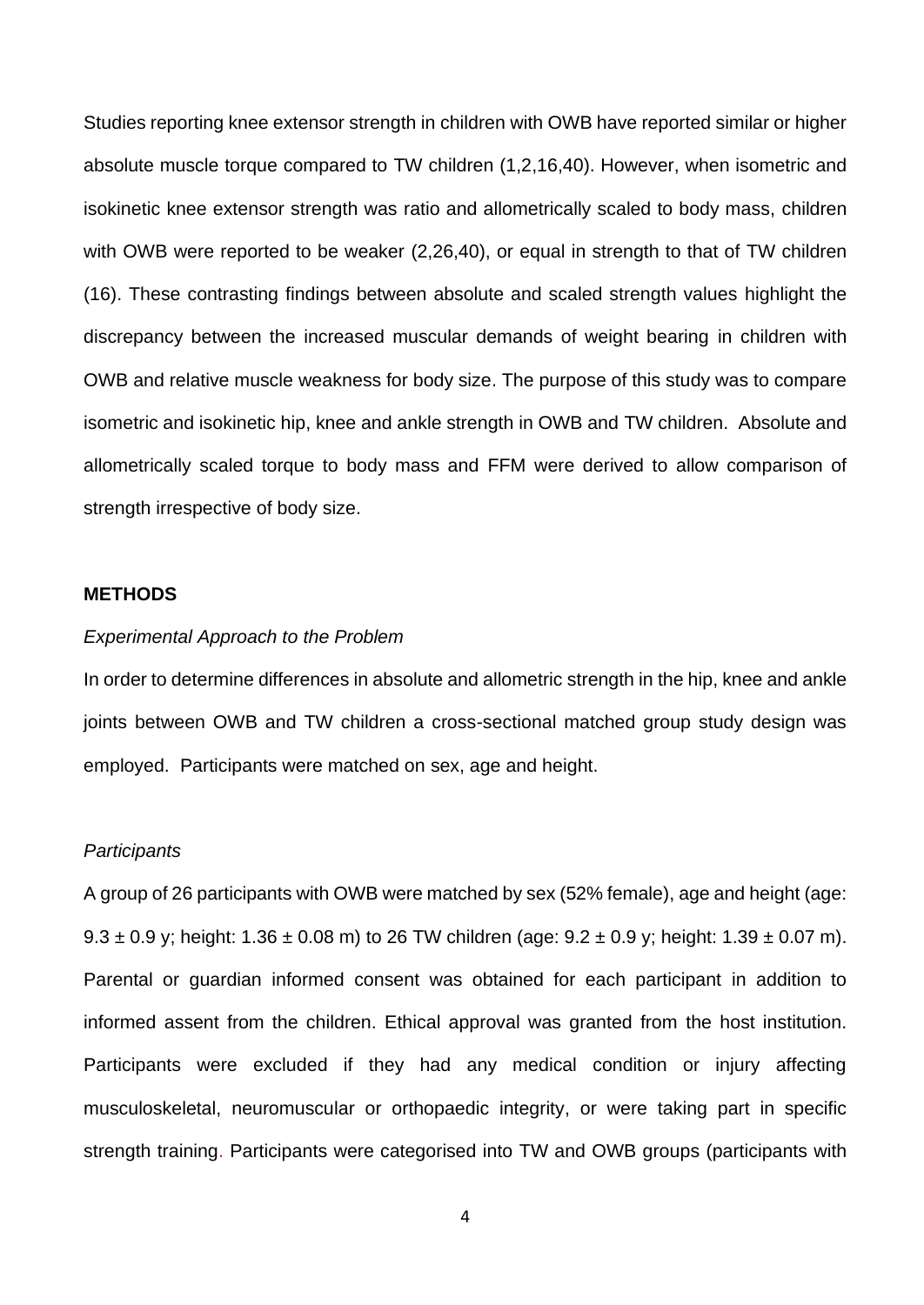overweight and obesity were then grouped together to make the OWB group) by age and sex specific BMI Z score based on UK90 reference curves (6) using a Microsoft Excel macro developed for use with this growth reference (Child Growth Foundation, Chiswick, UK). Body mass index (BMI) for both groups was calculated (BMI = mass / height<sup>2</sup>). Physical activity level for both groups was captured via the physical activity questionnaire for older children (PAQ-C). No significant differences (*p* > 0.05) in PAQ-C scores was found between groups (OWB:  $3.25 \pm 0.67$ ; TW  $3.43 \pm 0.65$ ).

Body density estimated from age and body volume was used to determine fat mass and fat free mass. Body volume was measured using air displacement plethysmography (BOD POD, Life Measurement, Inc, Concord, CA, USA). For this purpose, children were seated in the chamber, wearing tight swimwear and a swimming cap and were asked to remain still whilst continuing normal tidal breathing. Two body volume measurements within 5% were measured and averaged for analysis. Raw body volume was corrected for isothermal air in lungs and skin surface (17). Thoracic gas volumes were estimated from sex and child specific equations (14). Corrected body volumes were converted to body fat percentages using age- and sexspecific equations (24). Fat free mass (kg) was calculated by dividing body mass by 100 and multiplying by the remaining percentage of body mass not attributed to fat mass (i.e. FFM%).

# *Procedures*

Isometric and isokinetic strength were measured using isokinetic dynamometry (Cybex II, CSMI, Saughton, USA). Standardised positional set ups were used and then adjusted for each participant to assure alignment of joint axis with the centre of rotation of the dynamometer arm (Table 1). To reduce the risk of unwanted movement during contractions, stabilisation straps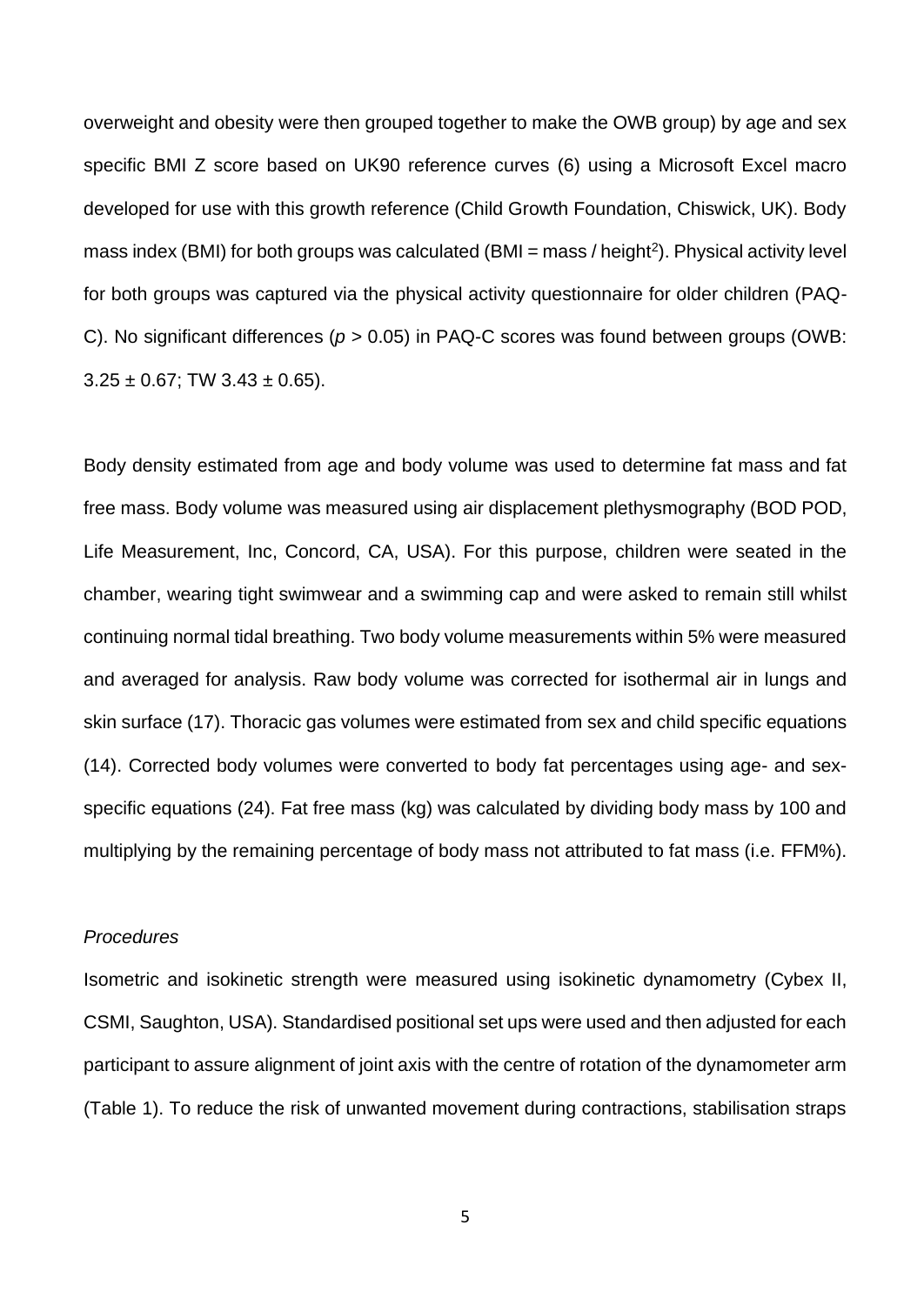were applied tightly over the contralateral leg and torso, and participants were instructed to cross their arms over their chest. Verbal encouragement was provided throughout.

To familiarise the participants with the equipment and the isometric task, three sub-maximal isometric contractions were performed prior to each isometric exercise. These contractions also provided a task-specific warm-up. A mandatory 2-minute rest period to minimise fatigue was given between warm-up and maximal contractions. Participants then performed two 5 s maximal isometric contractions for each joint position with maximal effort, interspersed with 45 s rest periods, the order of joint position which was randomised. An additional contraction was allowed if torque values differed by more than 10%. The trial with the greatest torque recording for each isometric exercise was used for further analysis. Verbal encouragement was provided throughout.

### Table 1

Isokinetic trials were completed with the same setup as isometric trials (Table 1). Isokinetic movements were performed within each participant's own range of motion. Each extension and flexion contraction was performed three times starting from an extended joint position. Participants were instructed to push and pull against the lever arm as hard and fast as they could. Isokinetic velocity for plantarflexion and dorsiflexion was set at 30°/s, and extension and flexion of the knee and hip were set at 60°/s. An average of the peak torque from three repetitions was taken for each isokinetic trial and used for further analysis. Isometric and isokinetic data were filtered using a fourth order 5 Hz zero-lag Butterworth filter.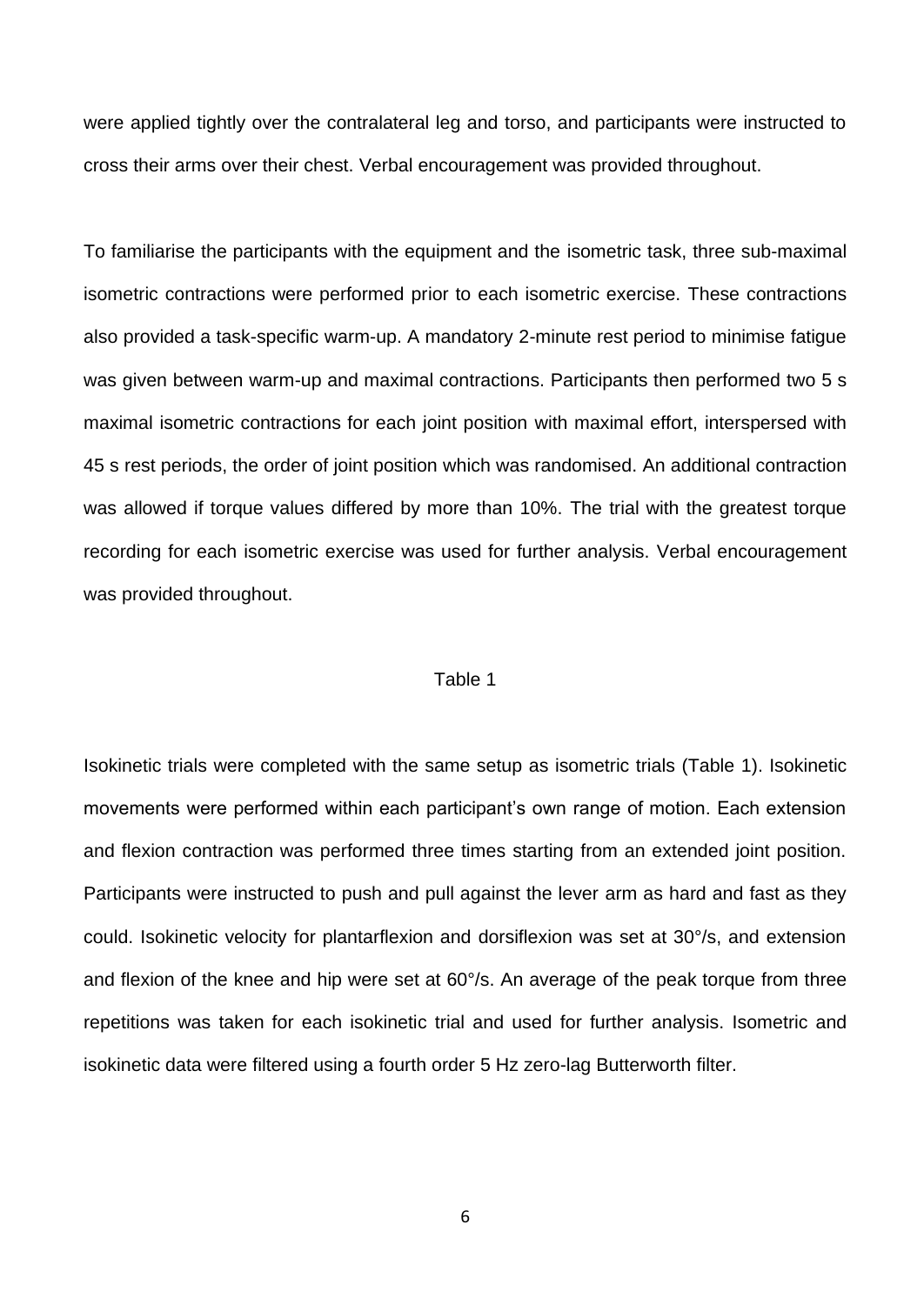Each isometric torque variable (corrected for limb weight) was ratio scaled to body mass (kg) and FFM (kg) using Equations 1 and 2, respectively:

Torque/Body mass (or Body mass × leg length) = Measured torque Body mass (or Body mass × leg length)

Equation 1

Torque/FFM (or FFM × leg length) = 
$$
\frac{\text{Measurement} \cdot \text{Measured torque}}{\text{FFM (or FFM × leg length)}}
$$

Equation 2

Where, leg length was defined as the linear distance between the anterior superior iliac crest and medial malleolus on the dominant limb.

The allometric relationships between torque and body size variables (body mass and FFM) were firstly linearized by taking natural logarithms. An exponent common to both groups was then fitted according to the following model (equation 3):

lnTorque = ln *a* + *c*Group + *b* ln Body size + ln *ϵ*

Equation 3

This allowed for the identification of an exponent free from the influence of group. Using the derived body size exponents, a power function ratio was constructed (Torque/Body size<sup>b</sup>), which is theoretically size independent. The normality of residual distribution (ln *ϵ*) was examined using the Kolmogorov-Smirnov test and the assumption of homoscedasticity was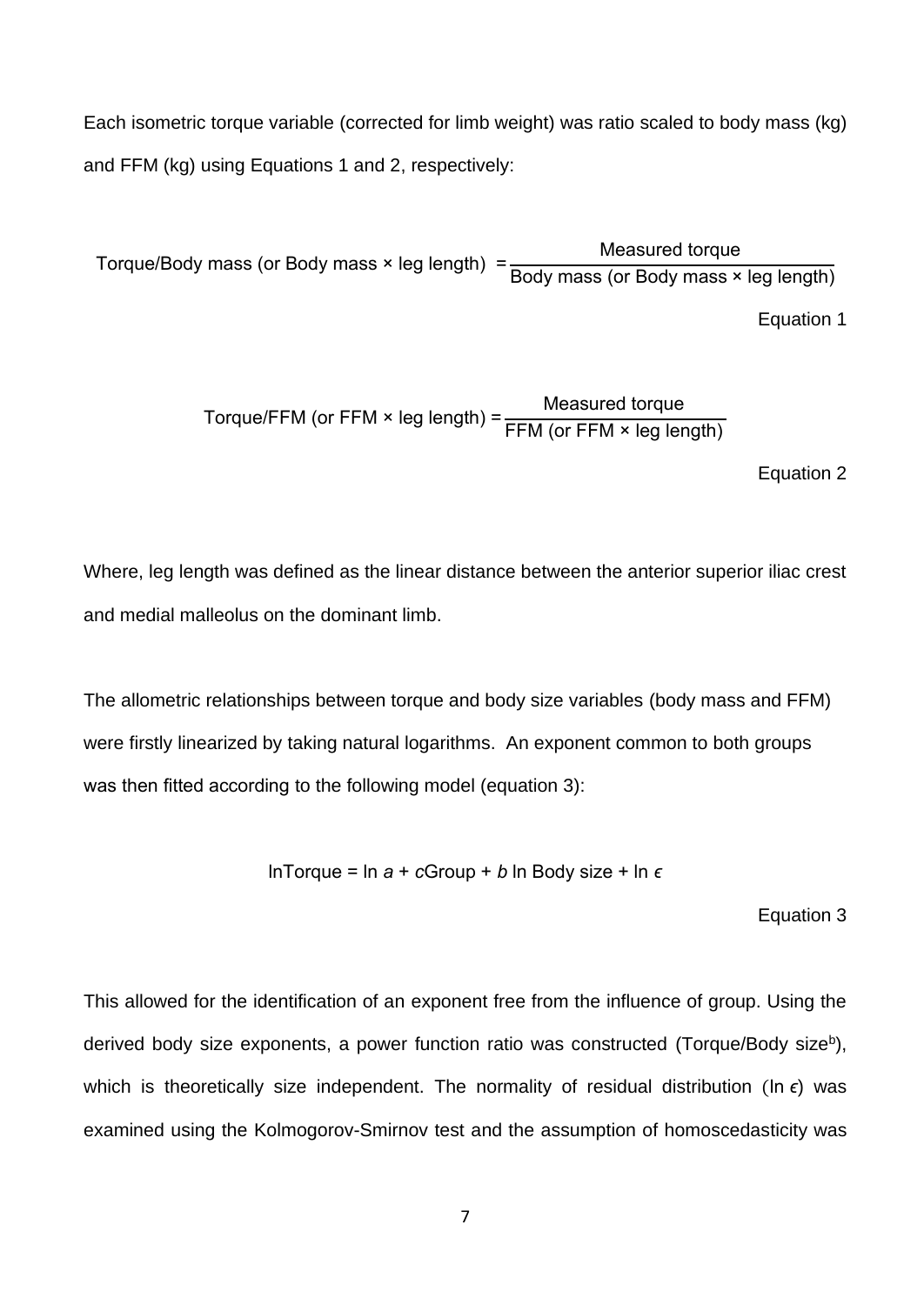confirmed by a non-significant correlation between the absolute residual and independent body size variable (ln body size).

For an allometric model to be deemed appropriate, there should be no significant correlation between the allometrically scaled torque measurement and the independent variable (30). Therefore, each allometrically scaled torque variable was assessed against body mass<sup>b</sup> and FFM<sup>b</sup> using linear regression. Only isokinetic knee extensor strength scaled to body mass demonstrated a significant correlation after allometric scaling had been applied (*r* = 0.36, *p* = 0.010). There were no other significant relationships in isometric or isokinetic variables when allometrically scaled to body mass or FFM (Figure 1 and 2).

### Figure 1

# Figure 2

### *Statistical Analyses*

Statistical analyses were performed using SPSS (24.0, IBM Corp, Amonk, NY). Differences in group characteristics were ascertained using independent samples t-tests. Between-group differences in absolute and normalized isometric and isokinetic strength were compared with one-way ANOVA's. The threshold for statistical significance was set at *p* < 0.05. Where significant differences were found Cohen's *d* was calculated to determine the magnitude of difference in conditions. Changes were considered trivial <0.2; small 0.2-0.6; moderate 0.6- 1.2; and large 1.2-2.

# **RESULTS**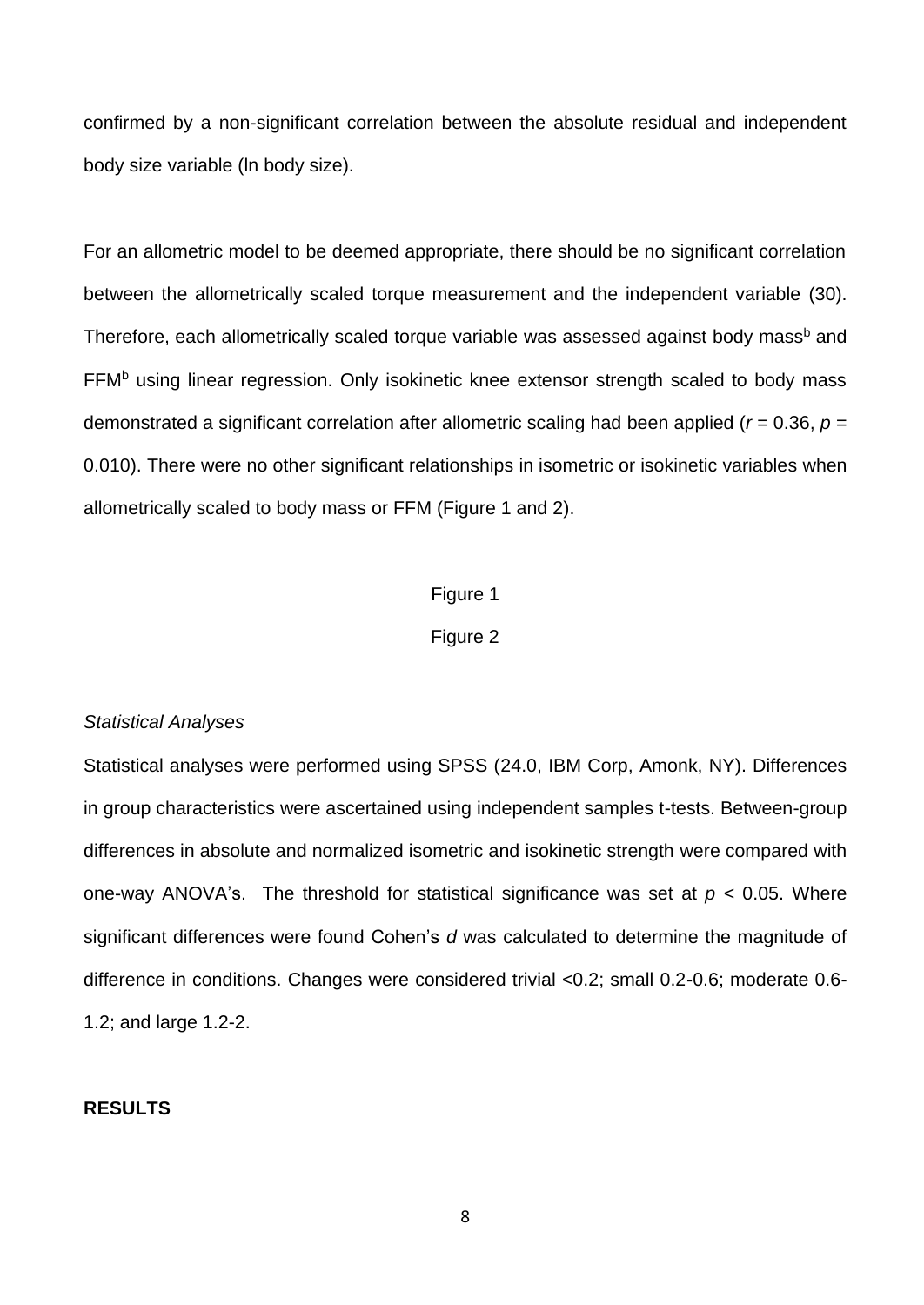There were no statistically significant differences in age ( $p = 0.431$ ) or height ( $p = 0.058$ ) between OWB and TW groups. The group with OWB had significantly higher body mass (OWB: 42.3 ± 6.6 kg*,* TW: 30.0 ± 4.2 kg, *p* < 0.001), BMI Z scores (OWB: 2.28 ± 0.77; TW: - 0.39 ± 0.96, *p* < 0.001), body fat % (OWB: 35.6 ± 8.6%; TW: 16.4 ± 4.6%, *p* < 0.001), and fat free mass (kg) (OWB:  $27.0 \pm 3.3$  kg; TW:  $25.0 \pm 3.3$  kg,  $p < 0.01$ ) compared to the TW group.

The results showed that children with OWB had significantly lower absolute isometric hip abduction torque compared to the TW group ( $ES = 0.54$ ; mean difference: -3.59; 95% CI [-7.32-0.13]). In addition, the OWB group had significantly greater isometric knee flexor ( $ES = -$ 0.66; mean difference: 6.13; 95% CI  $[1.08-11.2]$  and extensor torque (ES =  $-0.72$ ; mean difference: 12.30; 95% CI [3.19-21.41]), and significantly greater isokinetic knee flexor (ES =  $-0.46$ ; mean difference: 3.48; 95% CI  $[-0.81 - 7.78]$ ), and extensor torque (ES =  $-0.55$ ; mean difference: 6.39; 95% CI [0.03-12.74]). Isokinetic ankle dorsiflexion torque was also significantly greater in the OWB compared to the TW group ( $ES = -0.50$ ; mean difference: 0.78; 95% CI [-0.09-1.67]) (Table 2 and 3). There were no other absolute differences in ankle or hip strength between the groups.

#### Table 2

# Table 3

# *Torque scaled to body mass*

When torque was allometrically scaled to body mass, the group with OWB produced significantly lower isometric (ES = 0.53; mean difference: -0.19; 95% CI [-0.396-0.004]) and isokinetic ankle dorsiflexion ( $ES = 0.63$ ; mean difference:  $-0.05$ ; 95% CI  $[-0.097 - 0.007]$  and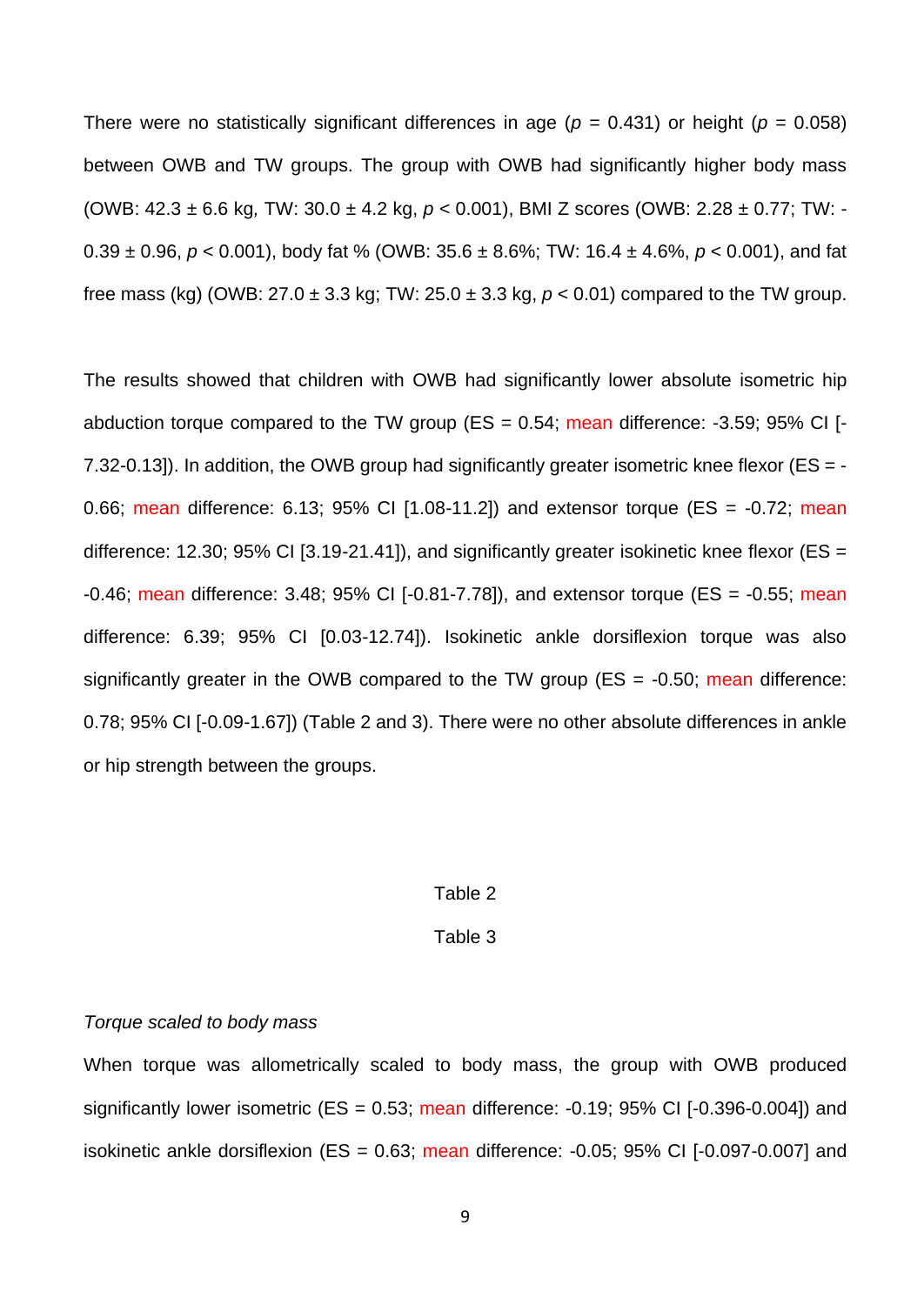isometric (ES =  $0.48$ ; mean difference:  $-0.29$ ;  $95\%$  CI  $[-0.63-0.04]$ ) and isokinetic knee extension (ES = 0.52; mean difference: -0.32; 95% CI [-0.66-0.01]), isokinetic hip flexion ES  $= 0.75$ ; mean difference: -1.01; 95% CI [-1.72- -0.29]), and extension (ES = 0.69; mean difference: -1.64; 95% CI [-2.92- -0.36]), and isometric ankle plantarflexion ( $ES = 0.53$ ; mean difference:  $-0.056$ ; 95% CI  $[-1.14 - 0.02]$ , and hip abduction (ES = 0.51; mean difference:  $-$ 3.84; 95% CI [-8.05-0.36]) (Table 2 and 3).

## *Torque scaled to FFM*

When torque data were allometrically scaled to FFM, isometric hip abduction ( $ES = 0.78$ ; mean difference:  $-0.53$ ; 95% CI  $[-0.90 - 0.16]$ , isokinetic hip extension (ES = 0.75; mean difference:  $-0.15$ ; 95% CI [ $-0.25 - 0.04$ ]) and flexion (ES = 0.57; mean difference:  $-0.18$ ; 95% CI [ $-0.365 - 0.18$ ] 0.07]) remained significantly lower in the group with OWB. However, isometric knee flexion  $(ES = -0.48; \text{ mean difference: } 0.52; 95\% \text{ CI} [-0.08-1.14])$  and extension  $(ES = -0.50; \text{ mean}$ difference: 0.25; 95% CI [-0.02-0.54]) allometrically scaled to FFM were significantly greater in the OWB compared to TW group (Table 2 and 3).

# **DISCUSSION**

The purpose of this study was to compare isometric and isokinetic hip, knee and ankle strength in OWB and TW children. The main results were: 1) Absolute isokinetic ankle dorsiflexion and isometric and isokinetic knee flexor and extensor torque were significantly greater in the OWB group compared to the TW group, whilst isometric hip abduction was significantly lower; 2) When torque was allometrically scaled to body mass, children with OWB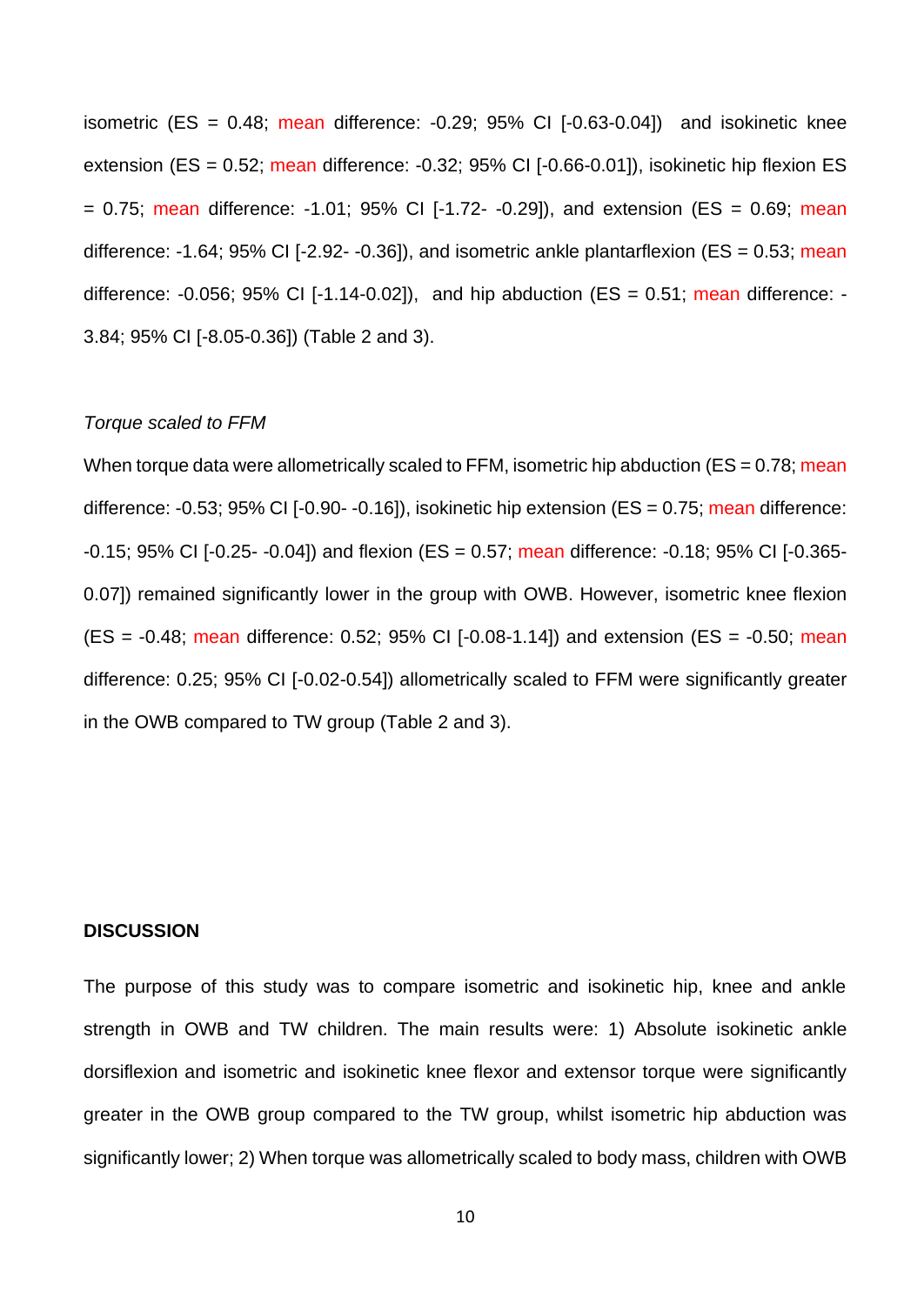were significantly weaker in isometric plantarflexion and dorsiflexion, isometric knee extension and isometric hip abduction. Children with OWB were also weaker in isokinetic dorsiflexion, isokinetic knee extension, and hip extension and flexion; 3) When torque was allometrically scaled to FFM, isometric hip abduction, and isokinetic hip flexion and extension were weaker, but isometric knee flexion and extension were significantly stronger in the group with OWB.

The finding of greater absolute strength in the knee, is in line with previous literature for the knee extensors (1,2,18,21,26,40). Tsiros et al. (40) reported higher absolute knee extensor torques of 14-17% in children with OWB, which is comparable to 19% found in this study. To the authors' knowledge, no previous study has reported absolute ankle dorsiflexor or hip abductor strength in OWB children. Ankle dorsiflexor moments during gait are reportedly higher in OWB compared to TW children (35), consistent with the findings of greater strength in the OWB group reported in the current study. The predominant role of the ankle dorsiflexors is to control rotation of the foot and support body weight at heel strike. Greater absolute strength observed at the ankle and knee in the OWB group has been attributed to a neuromuscular training effect of carrying excess fat mass (1). The OWB group also showed significant absolute hip abductor weakness compared to the TW group. Shultz et al. (37) observed that OWB children spend considerably more time in an adducted position during gait, whilst TW children spent more time in hip abduction. This shift to a greater activation of the hip adductors may minimise the work of the abductors during gait in the OWB group and explain the observed weakness of the hip abductor muscles. This weakness may prevent stabilisation of the pelvis, causing collapse of the lower limbs; a phenomenon observed in kinematic analysis of OWB children (29).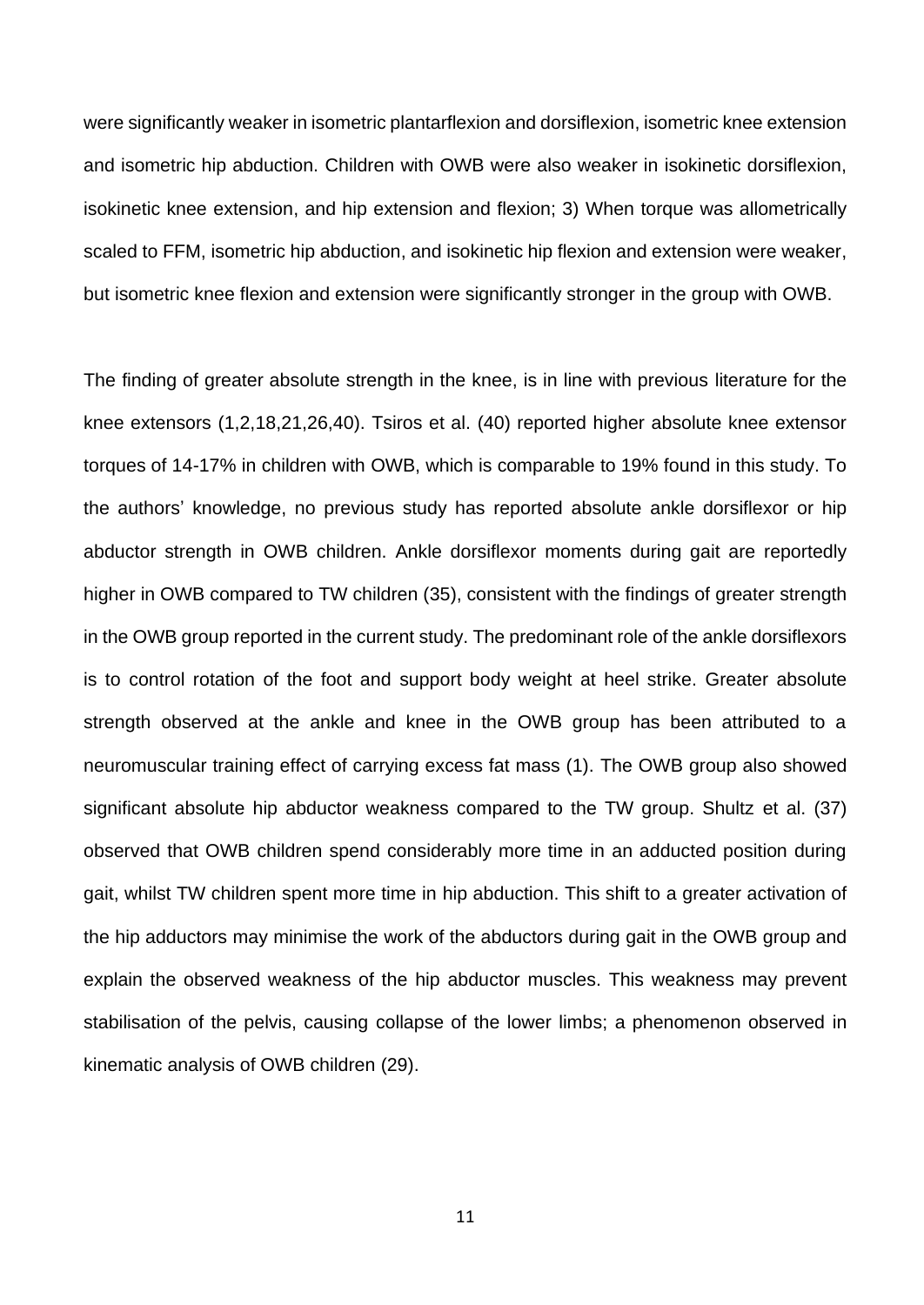Strength allometrically scaled to body mass eliminates the influence of size as a confounding factor in cross-sectional comparisons of groups (44). When the effects of body size were removed, the group with OWB were significantly weaker in a number of variables. Consistent with the findings of the current study, Tsiros et al. (40) found children with obesity to have significantly weaker knee extensors in isometric and isokinetic tests when allometrically scaled to body weight. Children with OWB have been reported to walk with a straighter knee (less knee flexion) throughout stance phase (30). Some authors have suggested this is to allow adequate toe clearance when the contralateral hip joint centre drops (22), whilst others suggest this is because the extensors are unable to control for the excess mass due to relative muscular weakness (30). These results provide support to the latter, suggesting knee extensor weakness may be one cause of a straighter-leg gait pattern observed in groups with OWB.

The finding that ankle strength allometrically scaled to body mass was weaker in the group with OWB has not been reported previously. During ambulation, the medial gastrocnemius (ankle plantarflexor), has been reported to contract near-isometrically during much of the single support phase of stance, which minimises mechanical work and contributes to an efficient pattern of locomotion (15). Children with OWB have been shown to require greater power generation of the plantarflexors during walking, and coupled with lower relative strength, would mean the plantarflexors are working at a higher proportion of their maximum capacity, resulting in greater metabolic cost of walking. This finding may be concomitant with the slower walking speeds and longer stance phases observed in children with OWB (19), which may serve to minimise the metabolic cost of walking. Therefore, children with OWB may compensate for relatively weaker ankle plantarflexors by altering gait mechanics, thus reducing metabolic cost at the detriment of physical performance.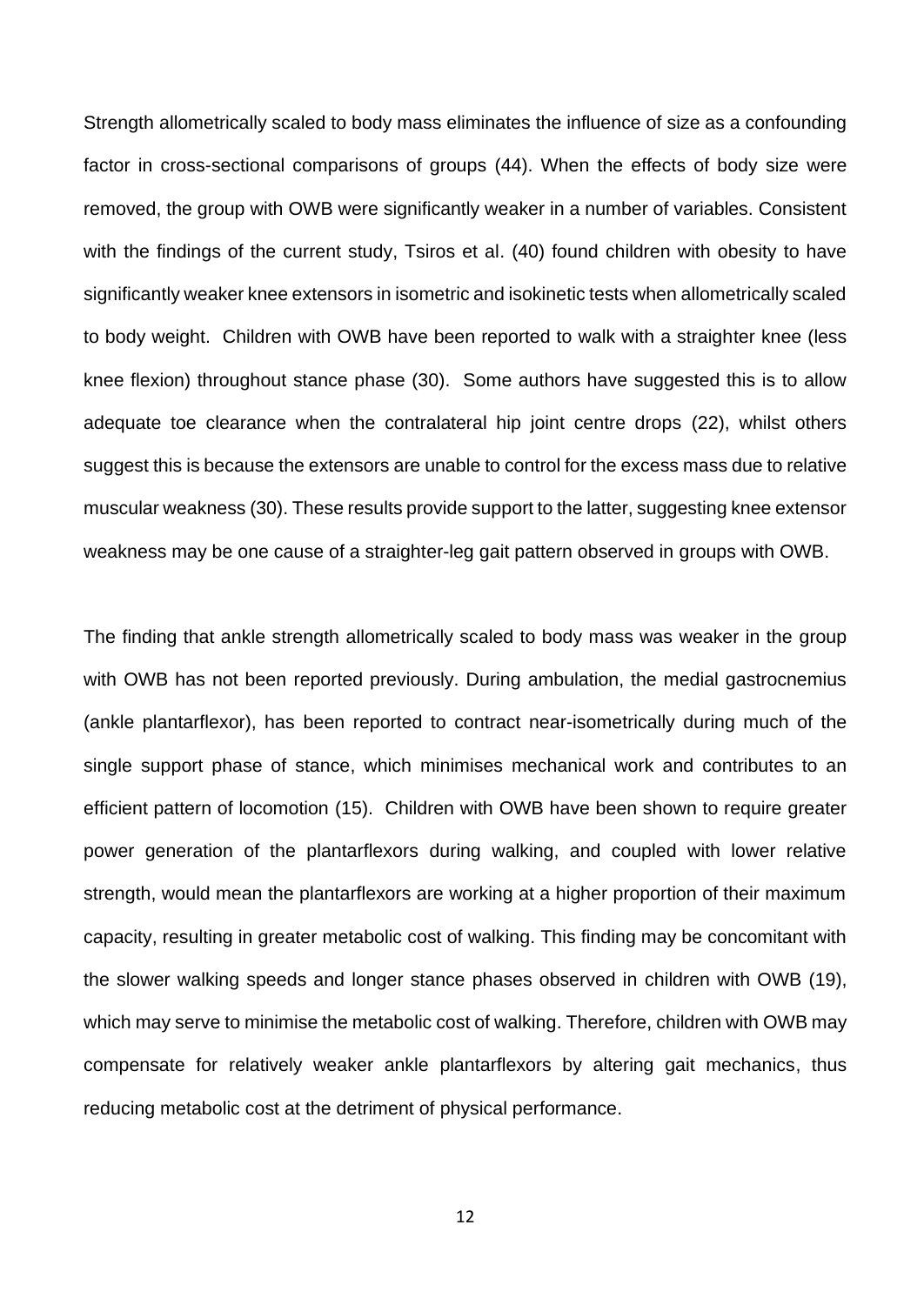During gait, ankle dorsiflexors are active prior to lift-off and remain active throughout the swing phase and into the first 10% of the stance phase (5). These muscles work concentrically to dorsiflex the foot during the swing phase for ground clearance as the foot advances, and eccentrically at heel strike to decelerate plantarflexion (5,7). Obese individuals present greater plantarflexion during gait, as body mass is loaded to the heel, indicating that relative weakness of the dorsiflexors may reduce progression of the body over the stance limb (7) reducing functional performance.

A further novel finding was that children with OWB were weaker at the hip when torques were allometrically scaled to body mass. The role of the hip abductors during gait are to stabilize the trunk and hip during ambulation, control limb alignment and transfer forces from the lower limb to the pelvis (25). Hip abduction strength is required to control external hip adduction moments during the single leg support phase of gait (32). As previously seen in a typicalweight adolescent population, gait mechanics are particularly sensitive to weakness in the hip abductors (42) and therefore, reduced hip abductor strength relative to body mass may relate to greater hip adduction moments seen in pediatric populations with OWB (27).

The gluteus maximus (hip extensor) plays an important role in early stance by supporting body weight and controlling hip extension (8). Gait analysis has shown that, during stance, children with obesity moved into hip extension earlier than typical weight children, which brings the body over the hip joint earlier, therefore, requiring less hip extensor strength (30). Earlier hip extension may be a compensatory mechanism to reduce external hip flexor moments in children with OWB to overcome the relative weakness of the hip extensors to support body weight.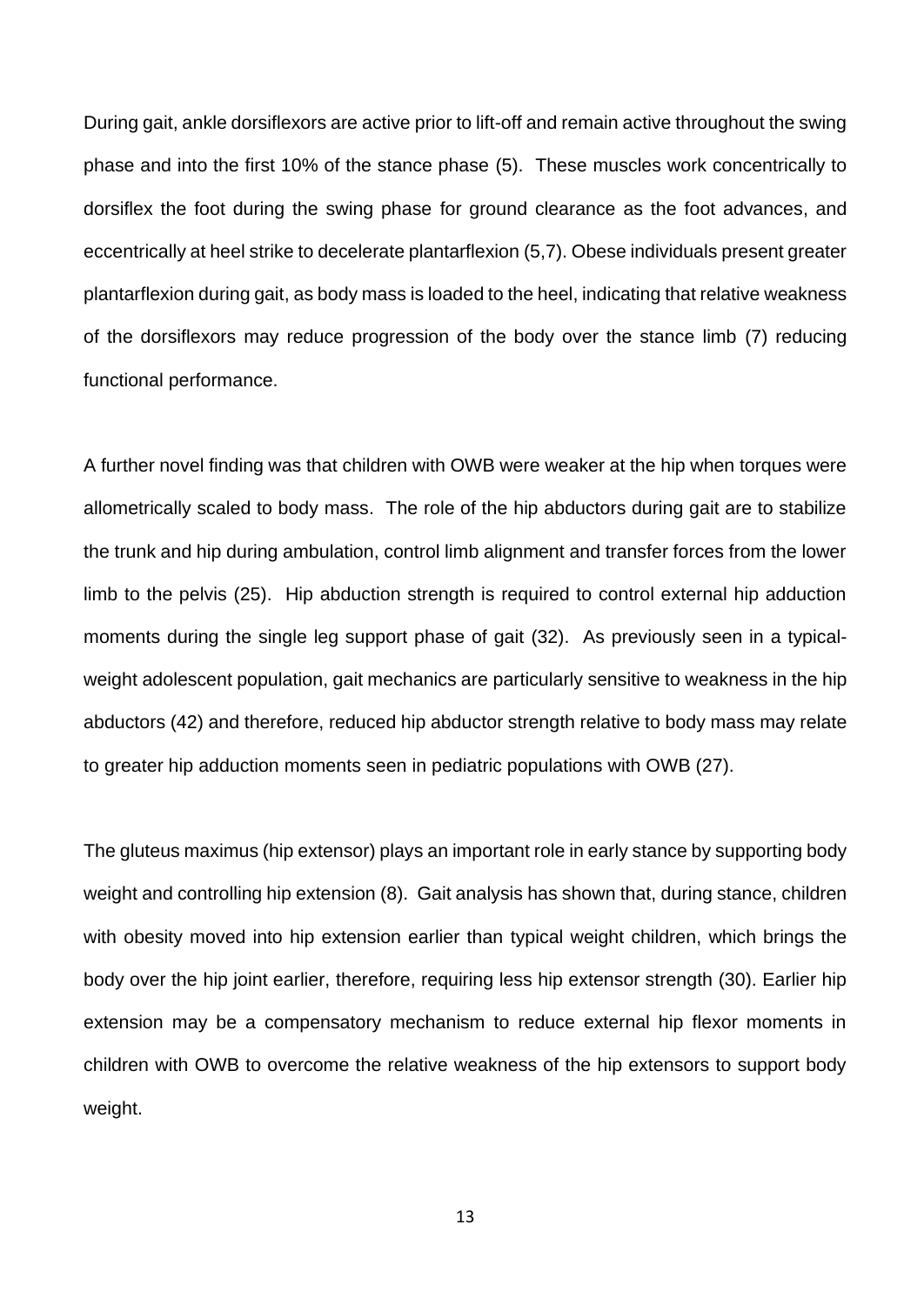Hip flexor muscle activity is important during the pre-swing part of the gait cycle, when the leg is accelerated as a biarticular pendulum that progresses the swing limb during swing (4). Gait analysis of pediatric cohorts with OWB have demonstrated greater hip external extension moments in mid- to late stance (27,30). Weaker hip flexors may contribute to greater external hip extensor moments effecting the ability to propel the body forward (36).

Strength allometrically scaled to FFM is presumed to represent the quality and contractile properties of the muscle (40). When torque variables in the present study were expressed relative to FFM, children in the OWB group were weaker in isometric hip abduction (33%), isokinetic hip extension (40%) and flexion (29%), stronger in isometric knee flexion (12%) and extension (14%), but no differences were present at the ankle. The results at the knee contradict Tsiros et al. (40) who found no difference in knee extensor strength allometrically scaled to FFM between OWB and TW children. However, Abdelmoula et al. (1) found isometric knee extensor torque normalized to thigh lean mass and thigh muscle mass was greater in children with obesity. This may be due to favourable muscle characteristics as evidenced by Garcia-Vicencio et al. (16), who reported significantly greater knee extensor pennation angle, anatomical cross sectional area, and voluntary activation levels in female adolescents with obesity.

The reduced hip abductor strength in the group with OWB is supported by the finding that boys with obesity present greater hip adduction during the stance phase of gait (29). Lerner et al. (22) showed that demands on the hip abductors, to control frontal plane movement during walking, was much higher in adults with obesity compared to typical weight adults when hip abductor forces were expressed relative to lean mass. This finding suggests that the hip abductors may be more susceptible to fatigue; consistent with our finding of hip abductor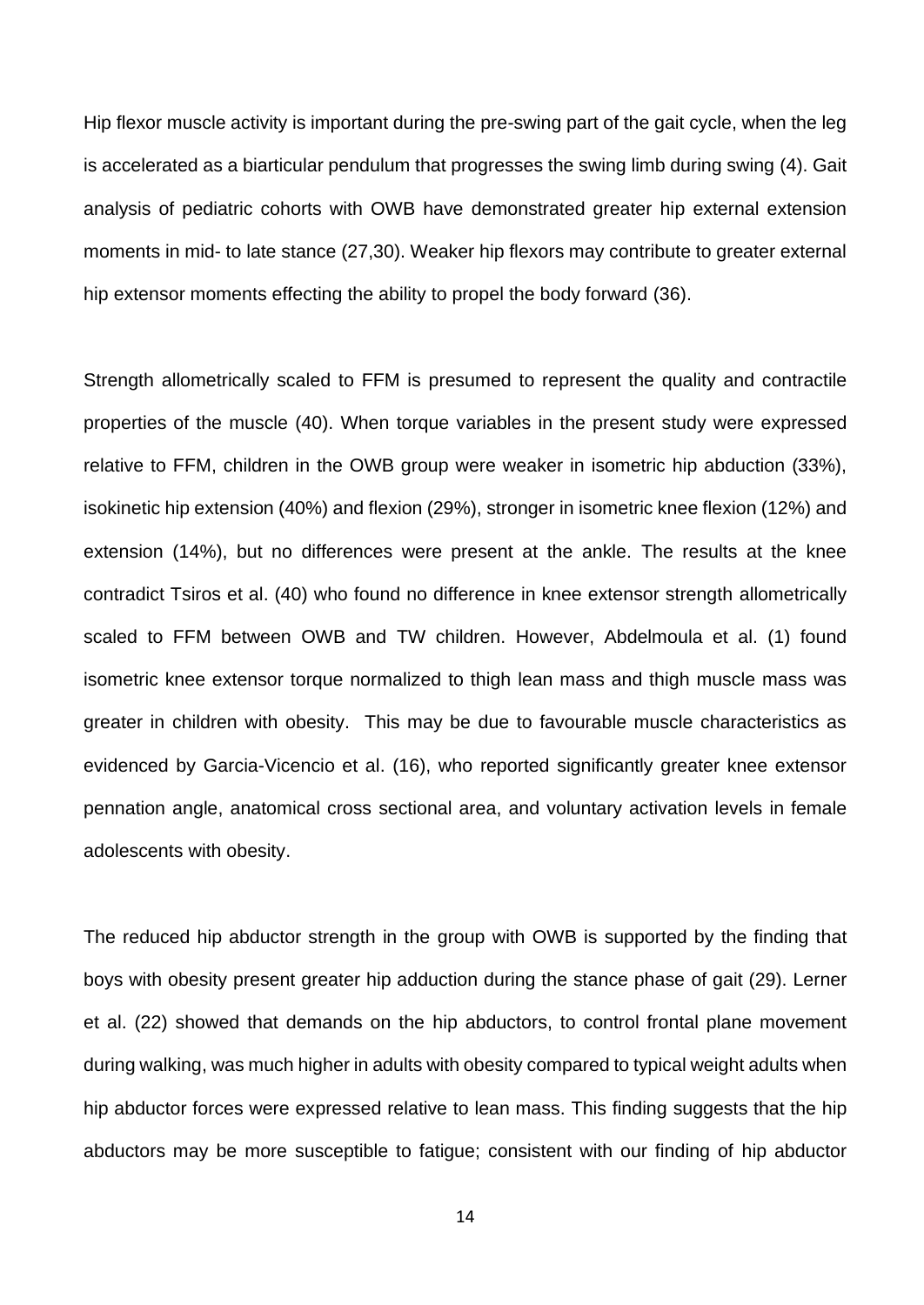weakness relative to FFM in the group with OWB. The findings of strength allometrically scaled to FFM suggests that the carriage of excessive mass has a neuromuscular training effect on knee flexors and extensors but a detrimental effect on hip muscles torque output. Indeed, Devita and Hortobagyi (9) reported adults with OWB to have equal knee torque and power during gait, despite carrying ~80% extra mass compared to TW adults. The authors propose that individuals with OWB reorganize neuromuscular function to maintain skeletal health of the knee joint, but not the hip or ankle joints (9).

This study is not without limitations. The use of BOD POD to determine body composition only allows estimation of whole body FFM, therefore normalizing torque values may not give muscle-specific information on the quality and contractile properties of the muscle. A further limitation was the correlation between allometrically scaled isokinetic knee extensor torque and body mass (Figure 1). After allometrically scaling absolute torque, there was a significant negative correlation between torque and body mass, meaning as the sample got heavier torque decreased. The use of a common exponent to scale torque of two groups with differing body composition may underlie the failure to remove the association (43). This finding raises important methodological considerations when comparing strength in OWB and TW individuals.

Whilst the findings of the current study indicate a difference in lower limb strength, particularly at the hip and ankle, the implications for physical activity and functional performance were not explored. The relationships between body fat, knee extensor strength, six-minute-timed walk, cardiorespiratory fitness, and self-reported physical functioning have been explored in a pediatric population using structural equation modelling (41). Future research is needed to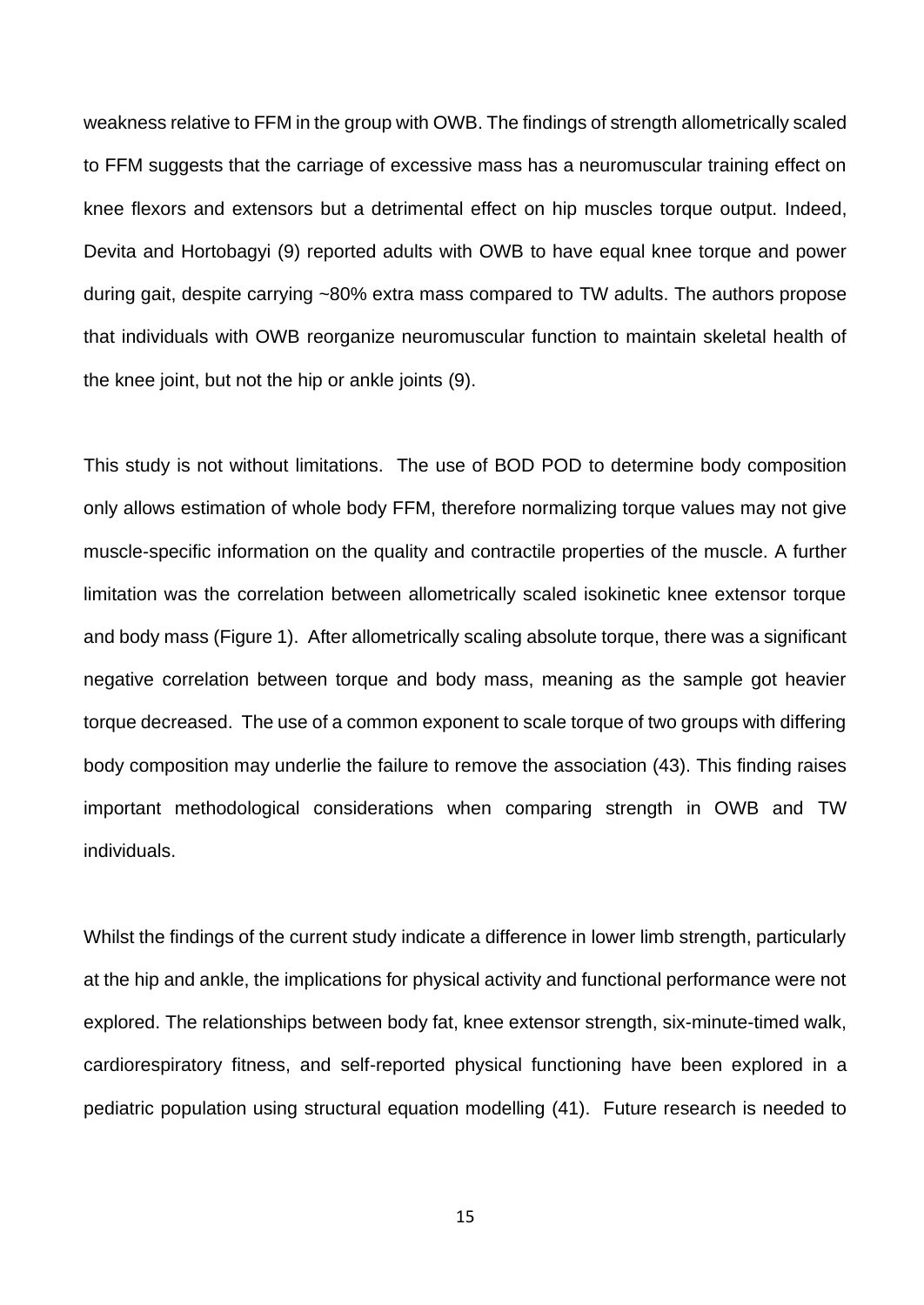widen the understanding of the relationships between gait mechanics, lower limb strength, physical activity and functional performance to identify targets for interventions

# **PRACTICAL APPLICATION**

The findings highlight the need for strength training programmes in children with OWB, to focus not only the knee, but also training for the hip and ankle. Previous reports indicate that resistance training in children has the potential to deliver improvements in health and fitness provided appropriate guidelines are followed (12). To maximise strength gains and reduce the risk of injury associated with muscle weakness, OWB children would benefit from resistance training at lower training intensities then gradually progressing intensity, volume, or both whilst maintaining optimal technique. Training-induced strength gain in children are related to neural mechanisms rather than hypertrophic factors (12). Improvements in motor skill performance and coordination may play a significant role in strength gains from resistance training (12) and may improve confidence of OWB children to be more physically active. Resistance training programmes in OWB adolescents have been shown to be beneficial for reducing body fat, increasing isokinetic strength of knee flexors and extensors and physical fitness (10). OWB children should have greater opportunity to participant in lower limb strength programmes (in clinics, clubs and schools) to promote motor performance and physical activity whilst reducing the health comorbidities associated with obesity in adulthood.

### Acknowledgments

This study was funded by the Dr William M. Scholl Unit of Podiatric Development

# Competing Interests

The authors declare no competing financial interests in relation to this work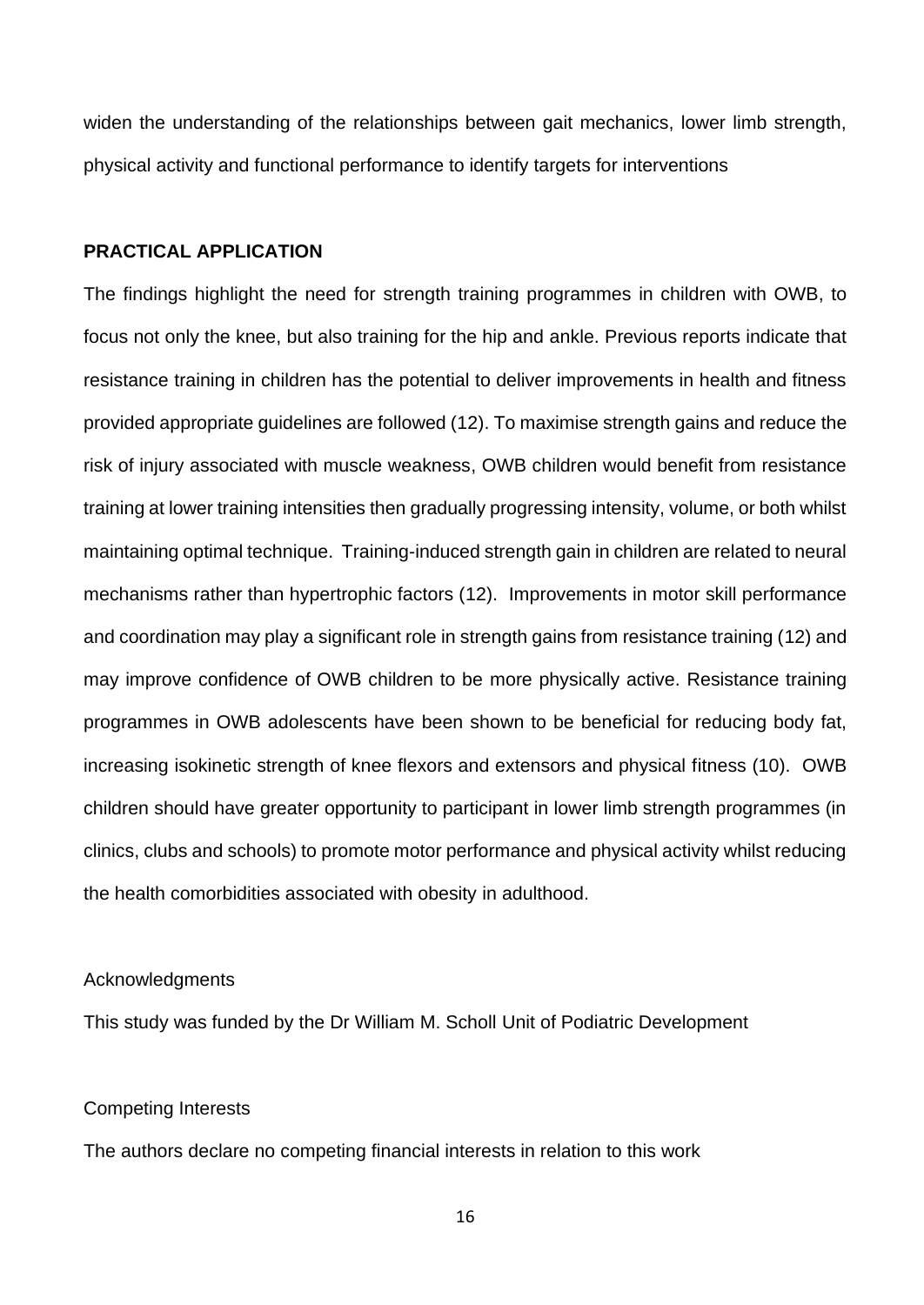### **References**

- 1. Abdelmoula A, Martin V, Bouchant A, *et al*. Knee extension strength in obese and nonobese male adolescents. *Appl Physiol Nutr Metab*. 37: 269–275, 2012.
- 2. Blimkie CJ, Ebbesen B, MacDougall D, Bar-Or O, Sale, D. Voluntary and electrically evoked strength characteristics of obese and nonobese preadolescent boys. *Hum Biol*. 61: 515–32, 1989.
- 3. Bland DC, Prosser LA, Bellini LA, Alter KE, Damiano DL. Tibialis anterior architecture, strength, and gait in individuals with cerebral palsy. *Muscle Nerve*. 44: 509–517, 2011.
- 4. Brunner R & Rutz E. Biomechanics and muscle function during gait. *J Child Orthop*. 7: 367–371, 2013.
- 5. Cappellini G, Ivanenko YP, Poppele RE, Lacquaniti F. Motor patterns in human walking and running. *J Neurophysiol.* 95(6): 3426–3437, 2006.
- 6. Cole TJ, Freeman JV, Preece MA. Body mass index reference curves for the UK, 1990. *Arch Dis Child*. 73: 25–29, 1995.
- 7. da Silva-Hamu TC, Formiga CK, Gervasio FM, Ribeiro DM, Christofoletti G, de Franca Barros J. The impact of obesity in the kinematic parameters of gait in young women. *Int J Gen Med*. 6: 507–513, 2013.
- 8. Damiano DL, Arnold AS, Steele KM, Delp SL. Can strength training predictably improve gait kinematics? A pilot study on the effects of hip and knee extensor strengthening on lower-extremity alignment in cerebral palsy. *Phys Ther*. 90: 269– 279, 2010.
- 9. Devita P & Hortobagyi T. Obesity is not associated with increased knee joint torque and power during level walking. *J Biomech*. 36(9): 1355–1362, 2003.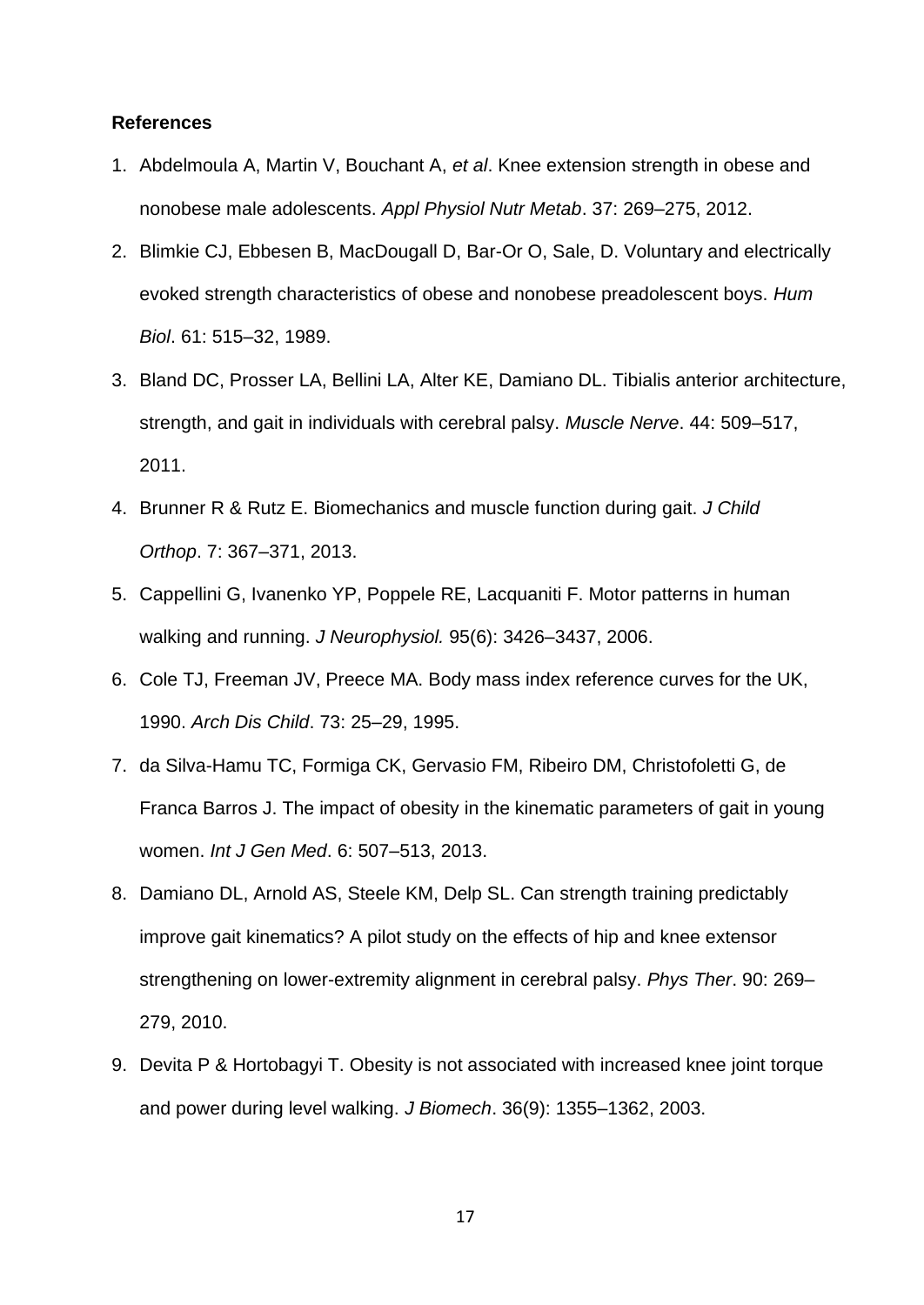- 10.Dias I, Farinatti P, De Souza, MG, Manhanini DP, Balthazar E, Dantas, DL, *et al*. Effects of resistance training on obese adolescents. *Med Sci Sports Exerc*, 47(12), 2636-44, 2015.
- 11.Duncan MJ, Stanley M, Wright SL. The association between functional movement and overweight and obesity in British primary school children. *BMC Sports Sci Med Rehabil*. 5: 1-5, 2013.
- 12.Faigenbaum AD, Kraemer WJ, Blimkie CJ, Jeffreys I, Micheli LJ, Nitka M, *et al*. Youth resistance training: update position statement paper from the national strength and conditioning association. J strength and conditioning association. *J Strength Cond Res*. 5: S60-S79, 2009.
- 13.Faigenbaum AD, Rebullido TR, MacDonald JP. Pediatric inactivity triad: a risky PIT. *Curr Sports Med Rep*, 17(2), 45-47, 2018.
- 14.Fields DA, Hull HR, Cheline AJ, Yao M, Higgins PB. Child-specific thoracic gas volume prediction equations for air-displacement plethysmography. *Obes Res*. 12: 1797–1804, 2004.
- *15.*Fukunaga T, Kubo K, Kawakami Y, Fukashiro S, Kanehisa H, Maganaris CN. *In vivo* behaviour of human muscle tendon during walking. *Proc R Soc Lond B*. 268: 229–233, 2001.
- 16.Garcia-Vicencio S, Coudeyre E, Kluka V *et al.* The bigger, the stronger? Insights from muscle architecture and nervous characteristics in obese adolescent girls. *Int J Obes*. 40:245–251, 2016.
- 17.Haycock GB, Schwartz GJ, Wisotsky DH. Geometric method for measuring body surface area: A height weight formula validated in infants, children and adults. *J Pediatr*. 93:62–66, 1978.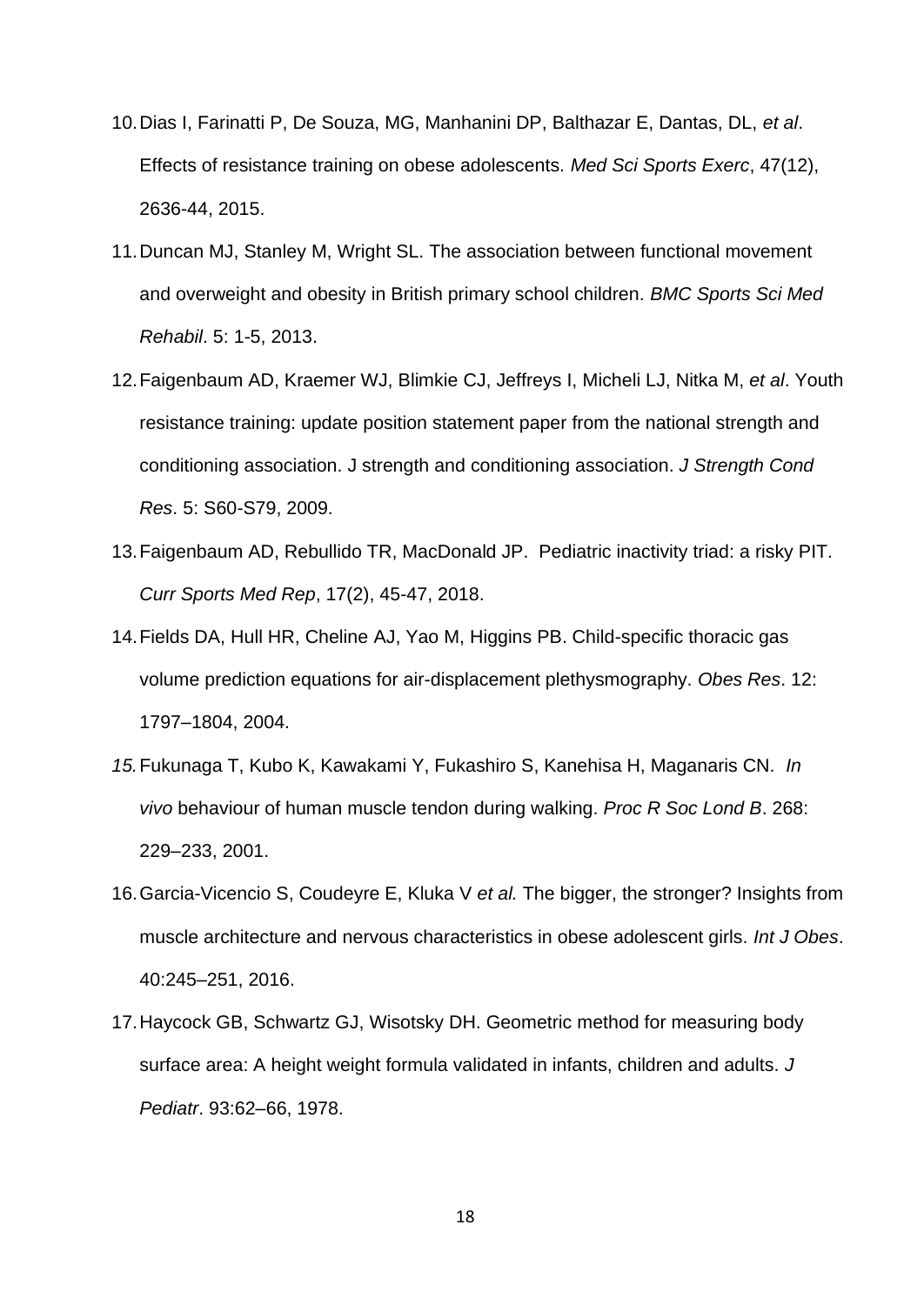- 18.Hulens M, Vansant G, Lysens R, Claessens AL, Muls E, Brumagne S. Study of differences in peripheral muscle strength of lean versus obese women: An allometric approach. *Int J Obes.* 25:676–681, 2001.
- 19.Huang L, Chen P, Zhuang J, Zhang Y- X & Walt S. Metabolic cost, mechanical work, and efficiency during normal walking in obese and normal-weight children. *Res Q Exerc Sport*. 84: S72–S79, 2013.
- 20.Koushyar H, Nussbaum MA, Davy KP, Madigan ML. Relative strength at the hip, knee, and ankle Is lower among younger and older females who are obese. *J Geriat Phys Ther*. 40:143–149, 2017.
- 21.Lafortuna CL, Maffiuletti NA, Agosti F, Sartorio A. Gender variations of body composition, muscle strength and power output in morbid obesity. *Int J Obes*. 29: 833–841, 2005.
- 22.Lerner ZF, Board WJ, Browning RC. Effects of obesity on lower extremity muscle function during walking at two speeds. *Gait Posture*. 39: 978-984, 2014.
- 23.Lobstein T, Jackson-Leach R. Planning for the worst: estimates of obesity and comorbidities in school-age children in 2025. *Pediatr Obes*. 11: 321–325, 2016.
- 24.Lohman TG. Assessment of Body Composition in Children. *Pediatr Ex Sci*. 1: 19–30, 1989.
- 25.Lyons K, Perry J, Gronley JK, Barnes L, Antonelli D. Timing and relative intensity of hip extensor and abductor muscle action during level and stair ambulation. An EMG study. *PhysThe*r. 63(10): 1597‐1605, 1983.
- 26.Maffiuletti NA, Jubeau M, Agosti F, Col A, Sartorio A. Quadriceps muscle function characteristics in severely obese and nonobese adolescents. *Eur J Appl Physiol*. 103: 481–484, 2008.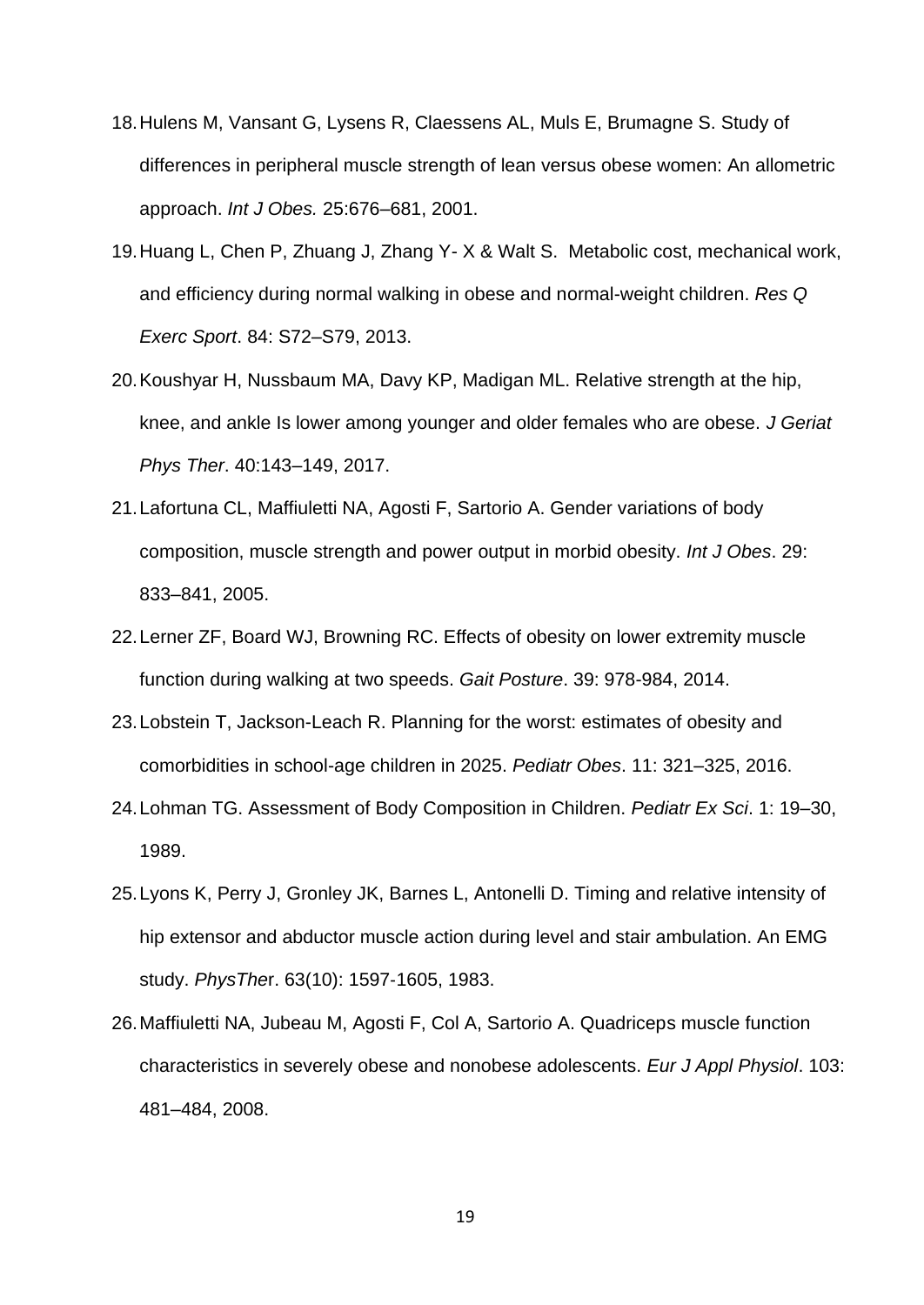- 27.Mahaffey R, Morrison SC, Bassett P, Drechsler WI, Cramp MC. Biomechanical characteristics of lower limb gait waveforms: Associations with body fat in children. *Gait Posture*. 61: 200-225, 2018.
- 28.McGraw B, McClenaghan BA, Williams HG, Dickerson J, Ward DS. Gait and postural stability in obese and nonobese prepubertal boys. *Arch Phys Med Rehab*. 81: 484– 489, 2000.
- 29.McMillan AG, Auman NL, Collier DN, Williams DSB. Frontal plane lower extremity biomechanics during walking in boys who are overweight versus healthy weight. *Pediatr Phys Ther*. 21: 187-193, 2009.
- 30.McMillan AG, Pulver AME, Collier DN, Williams DSB. Sagittal and frontal plane joint mechanics throughout the stance phase of walking in adolescents who are obese. *Gait Posture*. 32: 263–268, 2010.
- 31.Nevill AM, Holder RL. Scaling, normalizing and per ratio an allometric modeling approach standards: an allometric modeling approach. *J Appl Physiol*. 79: 1027– 1931, 1995.
- 32.Piva SR, Teixeira PE, Almeida GJ, et al. Contribution of hip abductor strength to physical function in patients with total knee arthroplasty. *J Phys Ther*. 91(2): 225–233, 2011.
- 33.Rutherford DJ, Hubley-Kozey C. Explaining the hip adduction moment variability during gait: Implications for hip abductor strengthening. *Clin Biomech*. 24: 267–273, 2009.
- 34.Sadeghi H, Sadeghi S, Prince F, Allard P, Labelle H, Vaughan CL. Functional roles of ankle and hip sagittal muscle moments in able-bodied gait. *Clin Biomech*. 16: 688– 695, 2001.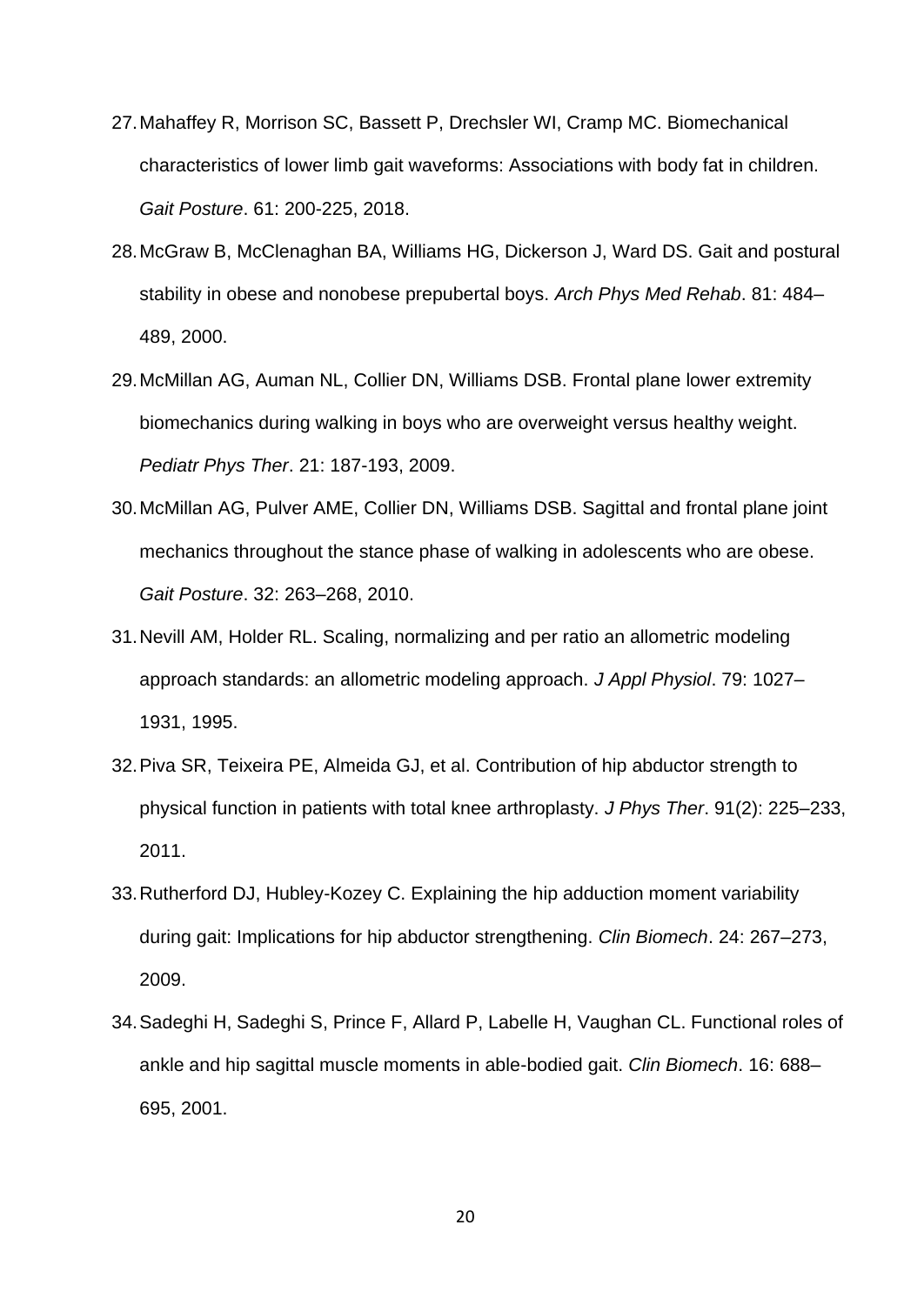- 35.Shultz SP, Sitler MR, Tierney RT, Hillstrom HJ, Song J. Effects of Pediatric Obesity on Joint Kinematics and Kinetics During 2 Walking Cadences. *Arch Phys Med Rehabil*. 90(12): 2146–2154,2009.
- 36.Shultz SP, Hills A.P, Sitler MR, Hillstrom HJ. Body size and walking cadence affect lower extremity joint power in children's gait. *Gait Posture*. 32(2): 248–252, 2010.
- 37.Shultz SP, D'Hondt E, Lenoir M, Fink PW, Hills AP. The role of excess mass in the adaptation of children's gait. *Hum Mov Sci*. 36: 12–19, 2014.
- 38.Tremblay MS, Willms JD. Is the Canadian childhood obesity epidemic related to physical inactivity? *Int J Obes*. 27(9):1100-1105, 2003.
- 39.Tsiros MD, Coates AM, Howe PRC, Grimshaw PN, Buckley JD. Obesity: The new childhood disability? *Obes Rev*. 12: 26-36, 2011.
- 40.Tsiros MD, Coates AM, Howe PRC, et al. Knee extensor strength differences in obese and healthy-weight 10-to 13-year-olds. *Eur J Appl Physiol*. 113: 1415–1422, 2013.
- 41.Tsiros MD, Buckley JD, Olds T, Howe PRC, Hills AP, Walkley J, et al. Impaired Physical Function Associated with Childhood Obesity: How Should We Intervene? *Child Obes*. 12(2): 126–34, 2016.
- 42.van der Krogt MM, Delp SL, Schwartz MH. How robust is human gait to muscle weakness? *Gait Posture*. 36: 113–119, 2012.
- 43.Vanderburgh PM. Measurement in Physical Education and Exercise Science Two Important Cautions in the Use of Allometric Scaling: The Common Exponent and Group Difference Principles. *Meas Phys Educ Exerc Sci.* 2: 153–163, 1998.
- 44.Wren TA, Engsberg JR. Normalizing Lower-Extremity Strength Data for Children without Disability Using Allometric Scaling. *Arch Phys Med Rehab*. 88: 1446–1451, 2007.